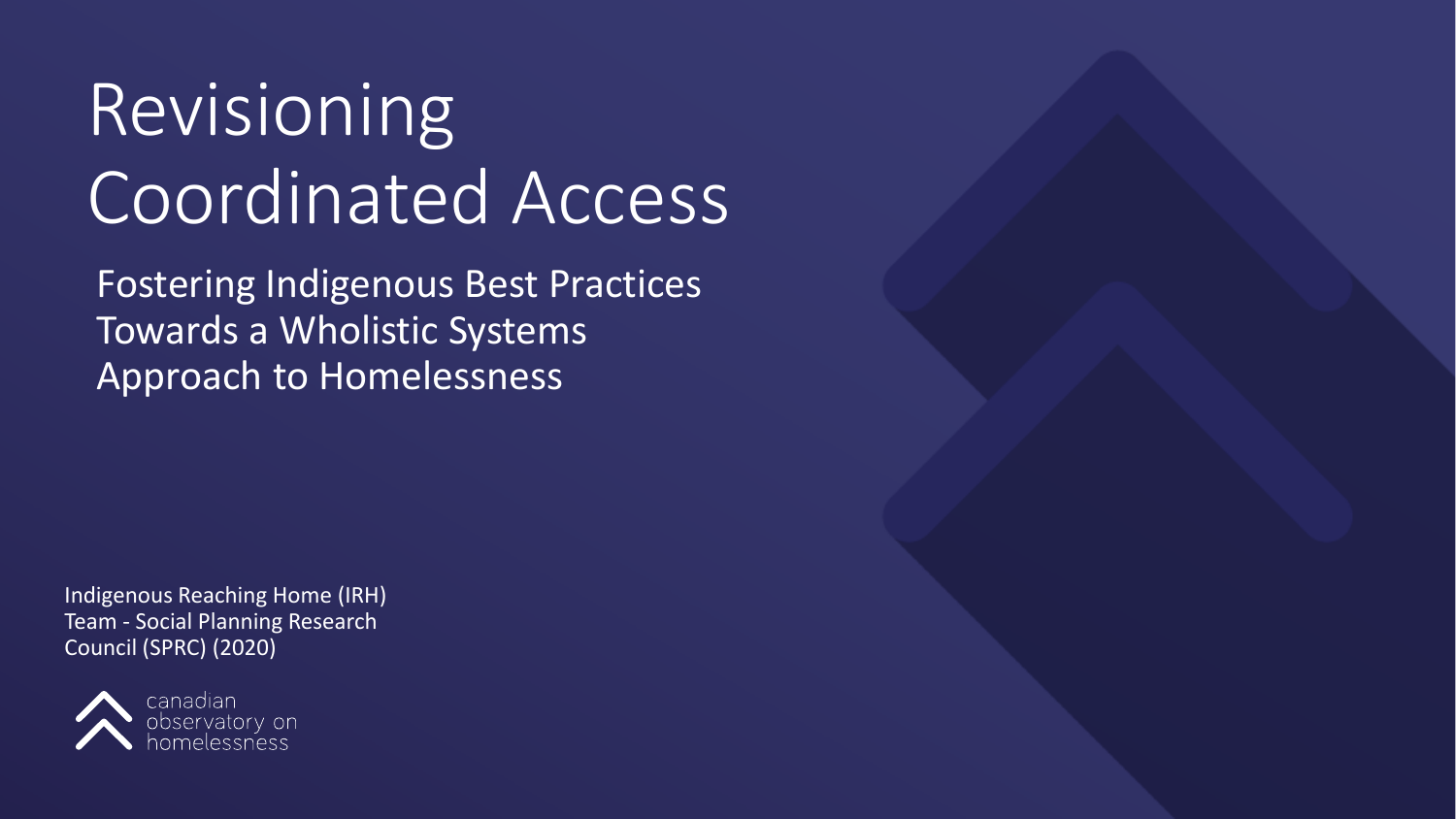#### Land Acknowledgement

The Canadian Observatory on Homelessness and the Social Planning and Research Council of Hamilton recognize that the City of Hamilton is located on the traditional territories of the Erie, Neutral, Huron-Wendat, Haudenosaunee, and Mississaugas. The land is covered by the Dish With One Spoon Wampum Belt Covenant, which was an agreement between the Haudenosaunee and Anishinaabek to share and care for the resources around the Great Lakes. It is further acknowledged that this land is covered by the Between the Lakes Purchase, 1792, between the Crown and the Mississaugas of the Credit First Nation (Urban Indigenous Strategy, City of Hamilton, 2019).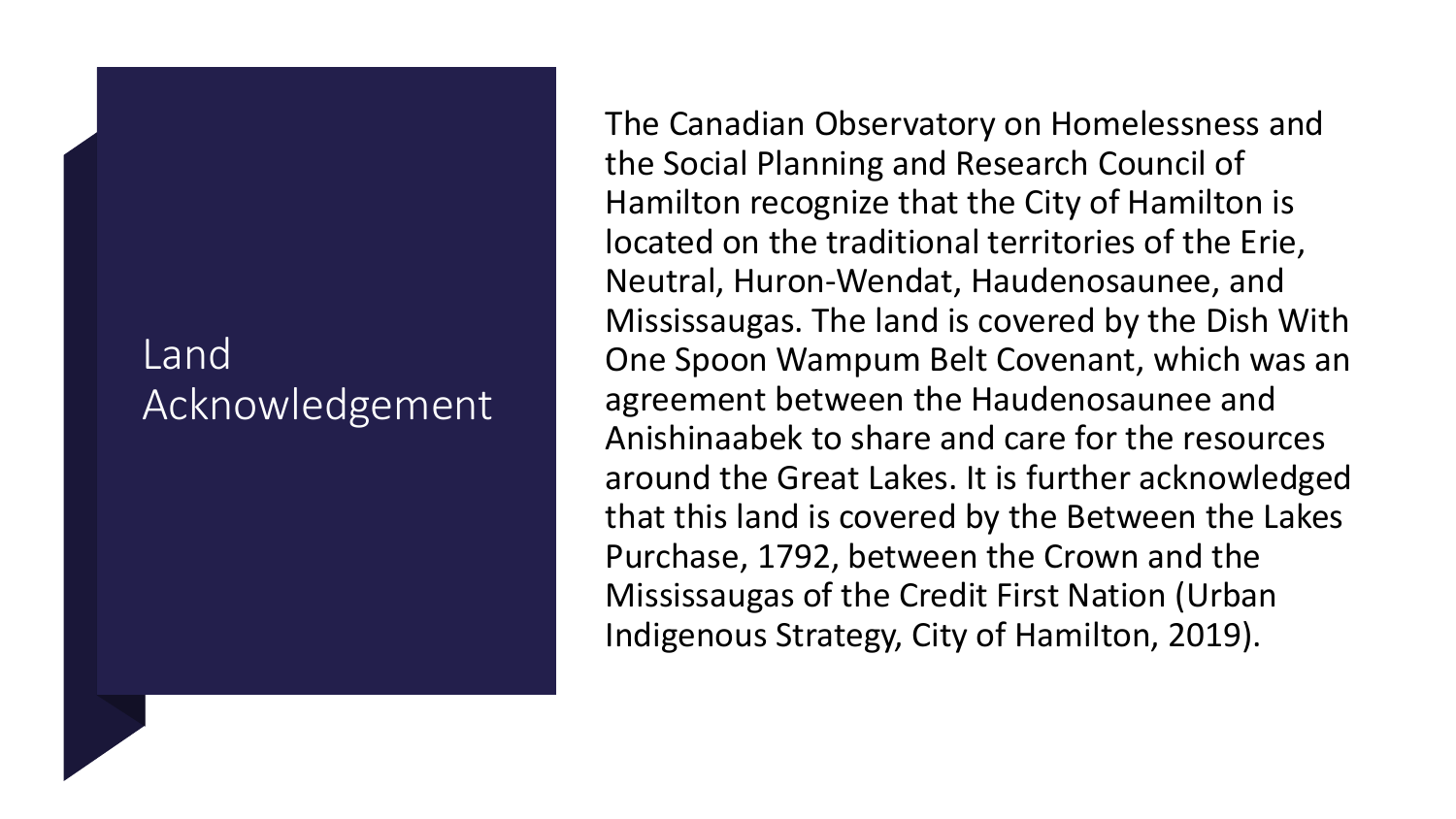#### **Panelists**



• Representing the Indigenous Reaching Home Team (2020) Social Planning Research Council

- Victoria Bomberry
- Cindy Sue Montana McCormack
- Representing the Canadian Observatory on Homelessness (2020)
	- John Ecker
	- Anika Mifsud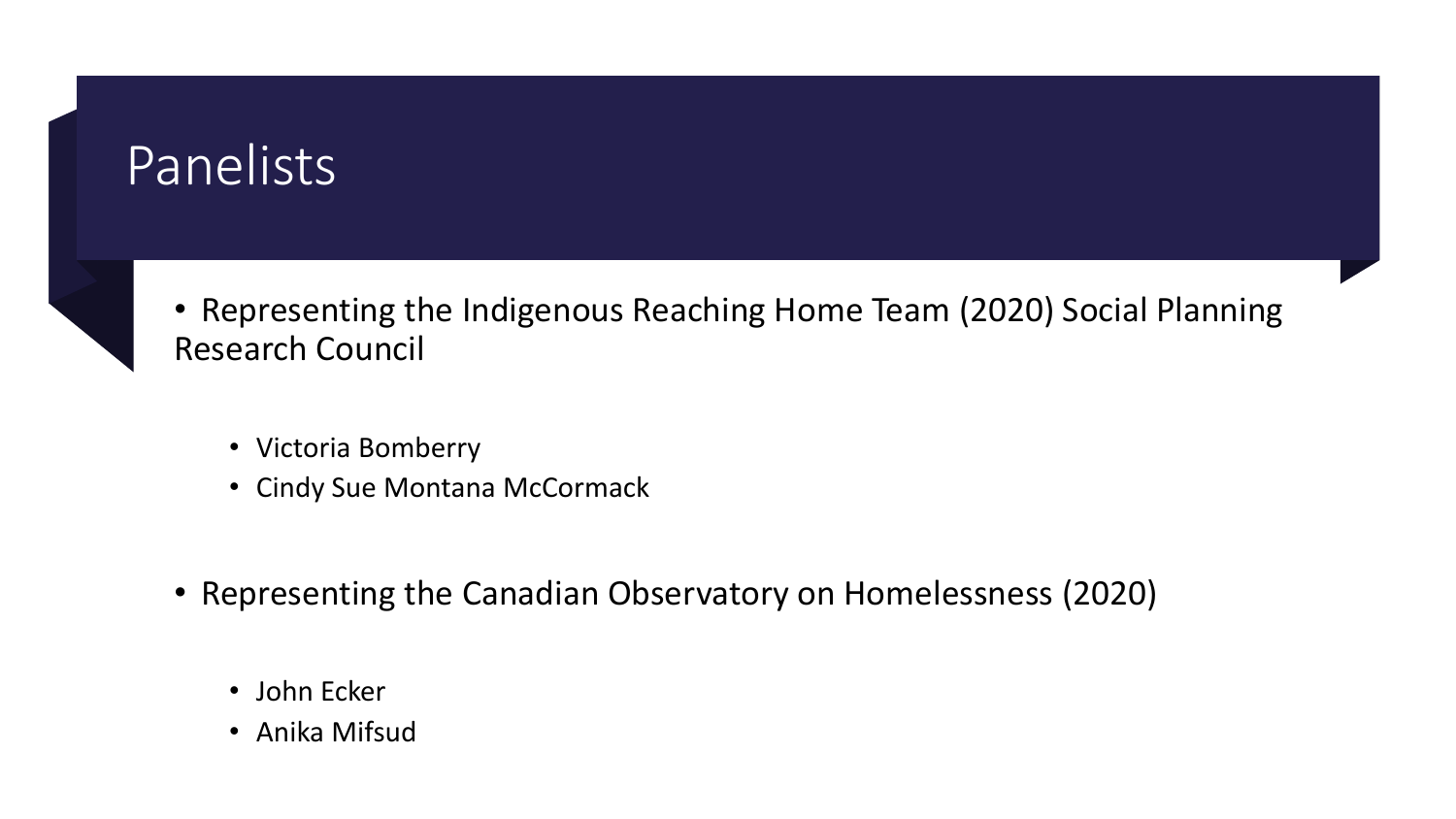## Thank You

- We would like to acknowledge and give thanks to all the respondents and participants who shared their stories and expertise with us.
- We would also like to extend our gratitude to the Hamilton Aboriginal Community Advisory Board for directing the Social Planning Research Council of Hamilton to complete this work.
- Finally, we thank Aaron Segaert for his knowledge and consultation on this project.
- This report was funded by the Community Capacity and Innovation Funds of the Reaching Home - Indigenous Stream, Employment and Social Development Canada.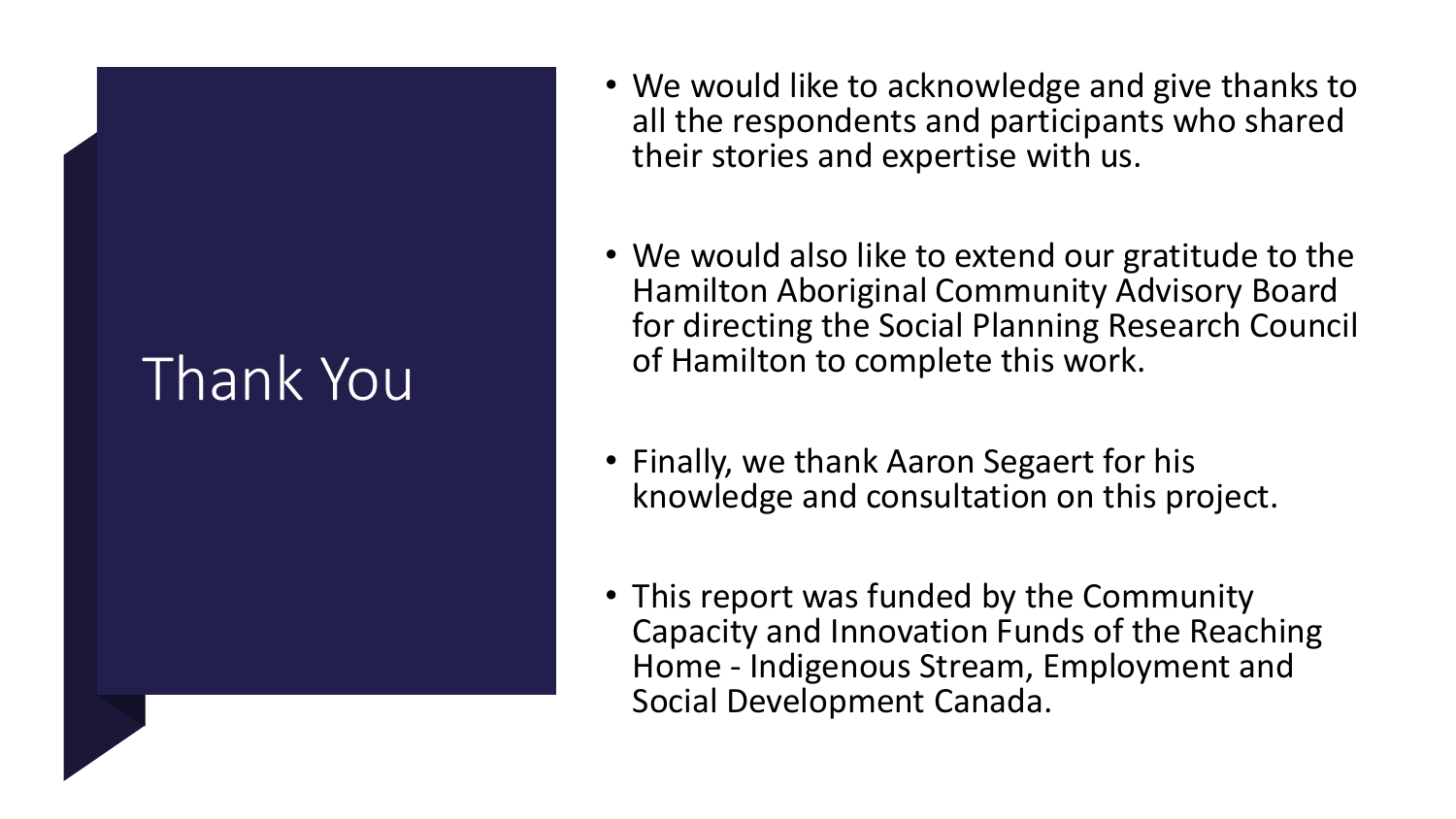#### Presentation Overview



- Introduction to coordinated access, Indigenous homelessness and data sovereignty.
- Background on the Revisioning Coordinated Access project.
- Results and Recommendations .
- Question and Answer period.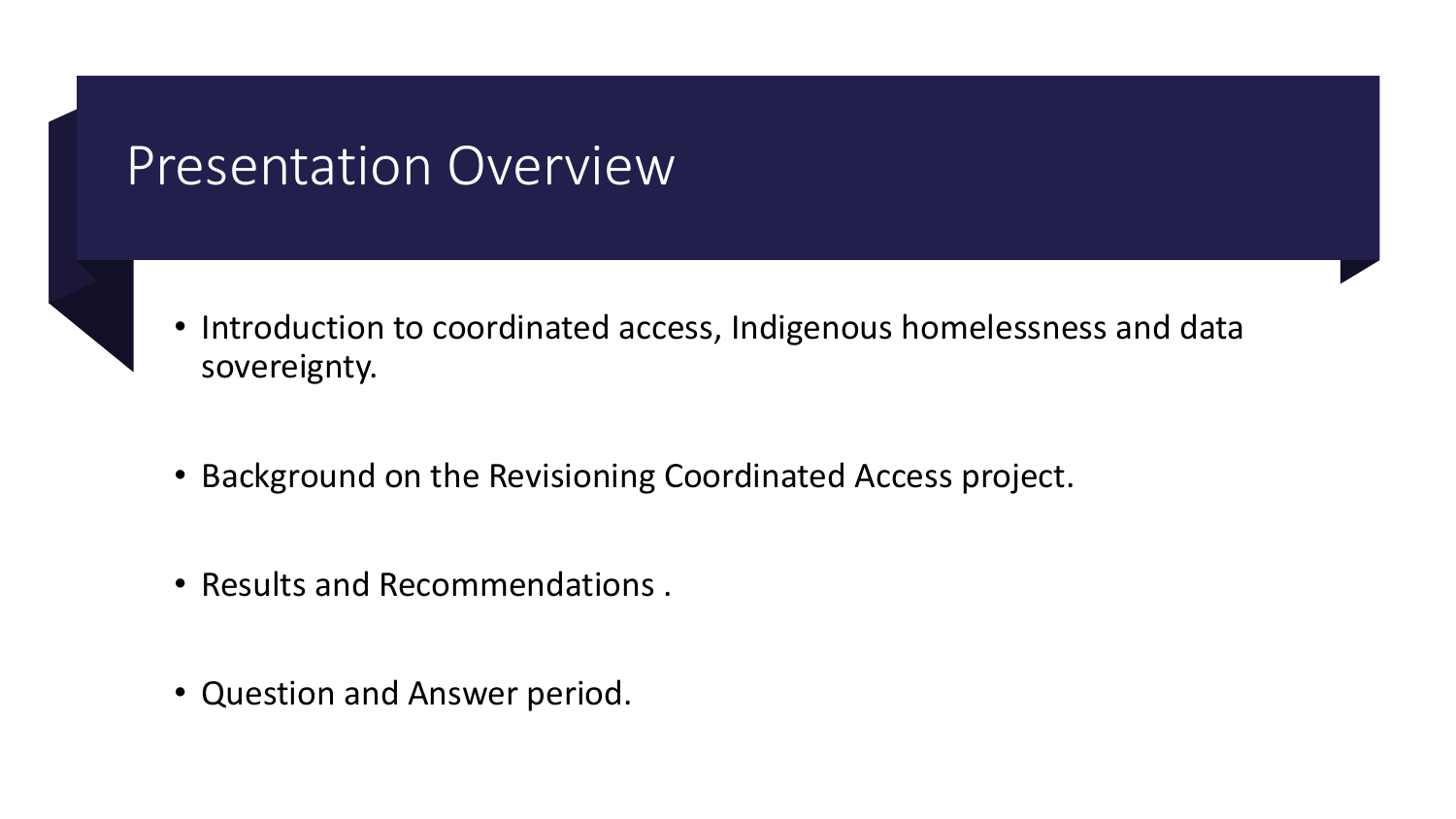Indigenous Homelessness, Coordinated Access, and Data Sovereignty

Indigenous Reaching Home (IRH) Team, Social Planning Research Council (SPRC) (2020)

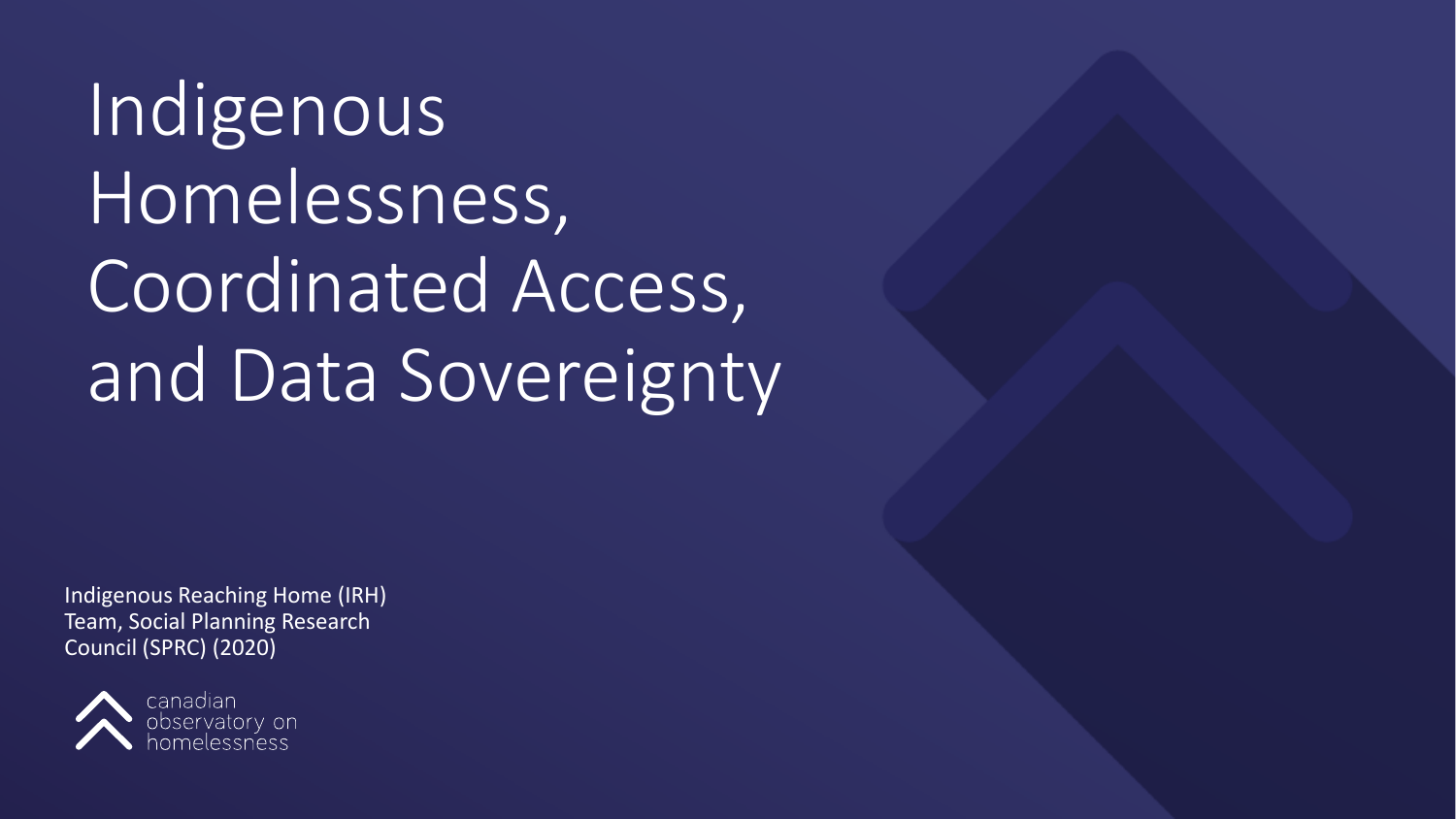#### Indigenous Homelessness in Canada

- 
- Indigenous people's experiences and risks of homelessness are distinct from the experiences of homelessness of the general Canadian population
- A helpful framework to understand Indigenous experiences of homelessness is *The 12 Dimensions of Indigenous Homelessness*  (Thistle, 2017).
- Indigenous peoples are dramatically overrepresented among individuals and families experiencing homelessness in Canada.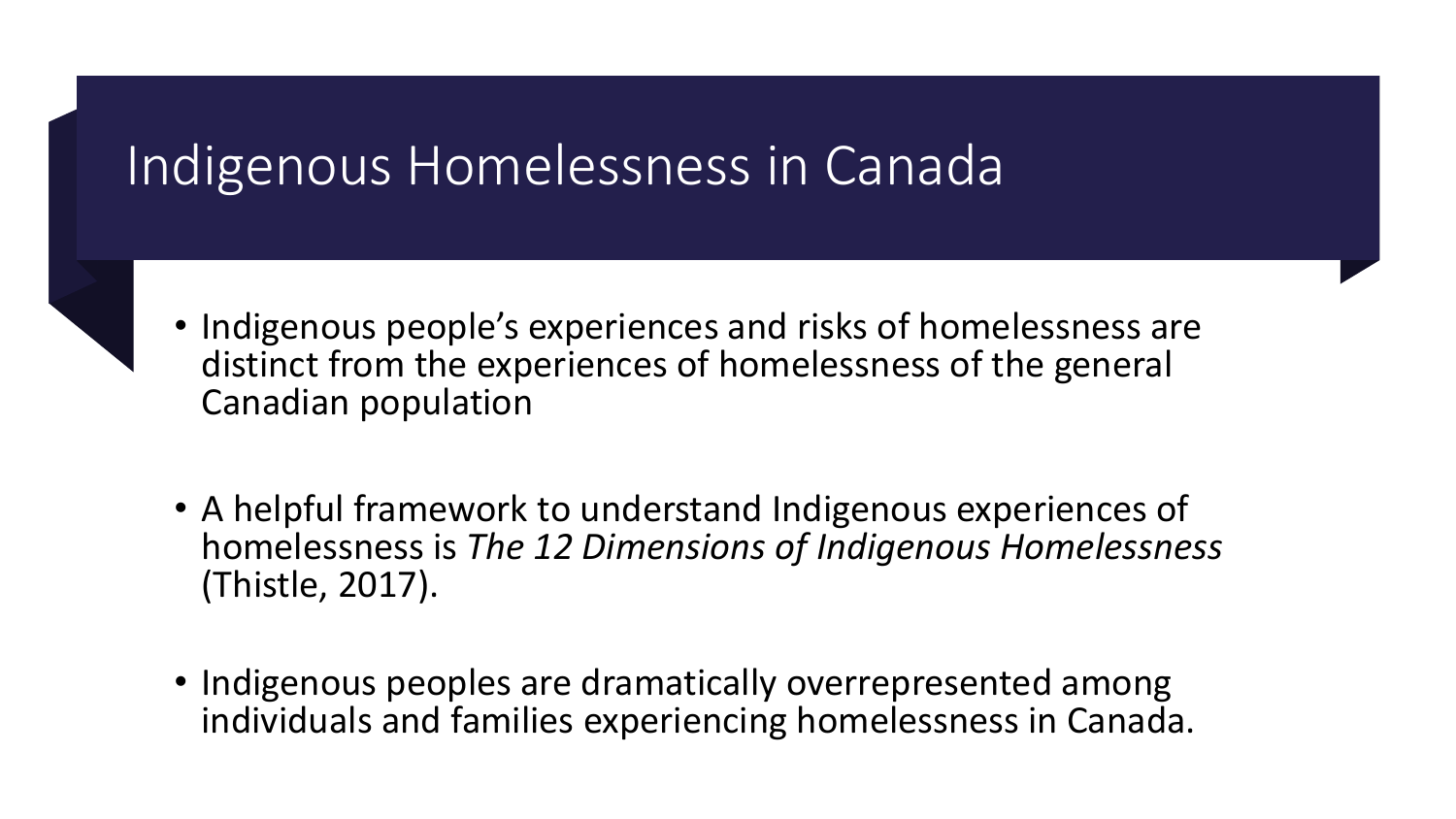#### Coordinated Access

#### Reaching Home definition:

• **Process** by which individuals and families who are experiencing homelessness or at-risk of homelessness are directed to a **community-level access point** where trained workers use **a common assessment tool** to evaluate the individual or family's depth of need, **prioritize** them for housing support services and then **match** them to available housing focused interventions.

#### Put another way:

• A way to ensure that individuals and families entering the homeless-serving sector **do not slip between the cracks**. Ensures that when an individual or family accesses a service, it is appropriate for them and their needs.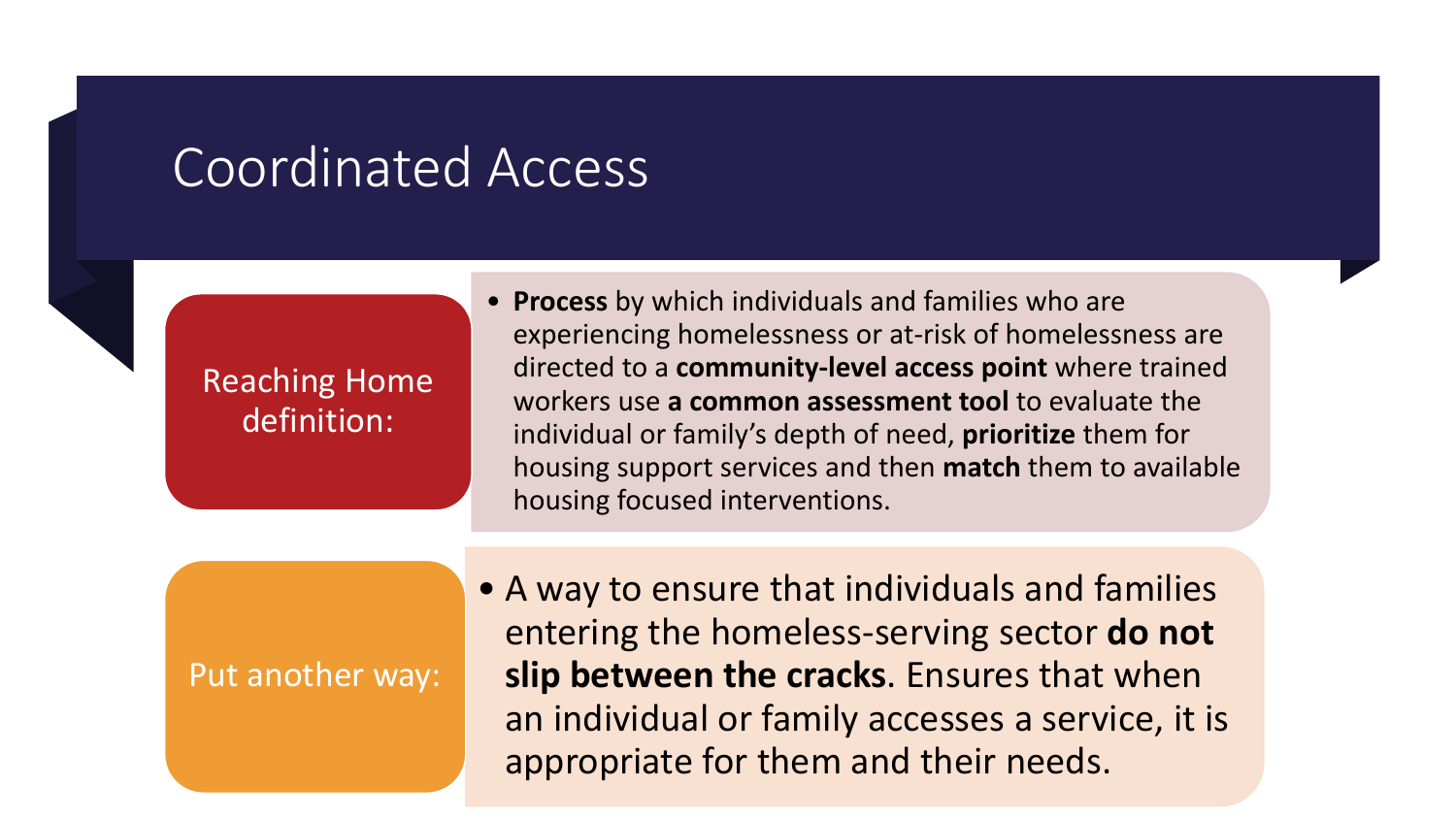#### Coordinated Access



• Reaching Home requirements:

- All Designated Communities are to have a coordinated access system in place by March 31, 2022.
- Indigenous Community Entities do not have a specified timeframe to implement coordinated access
- Communities that receive funding from both the Designated Communities and Indigenous Homelessness streams must collaborate on the design and use of coordinated access in their community.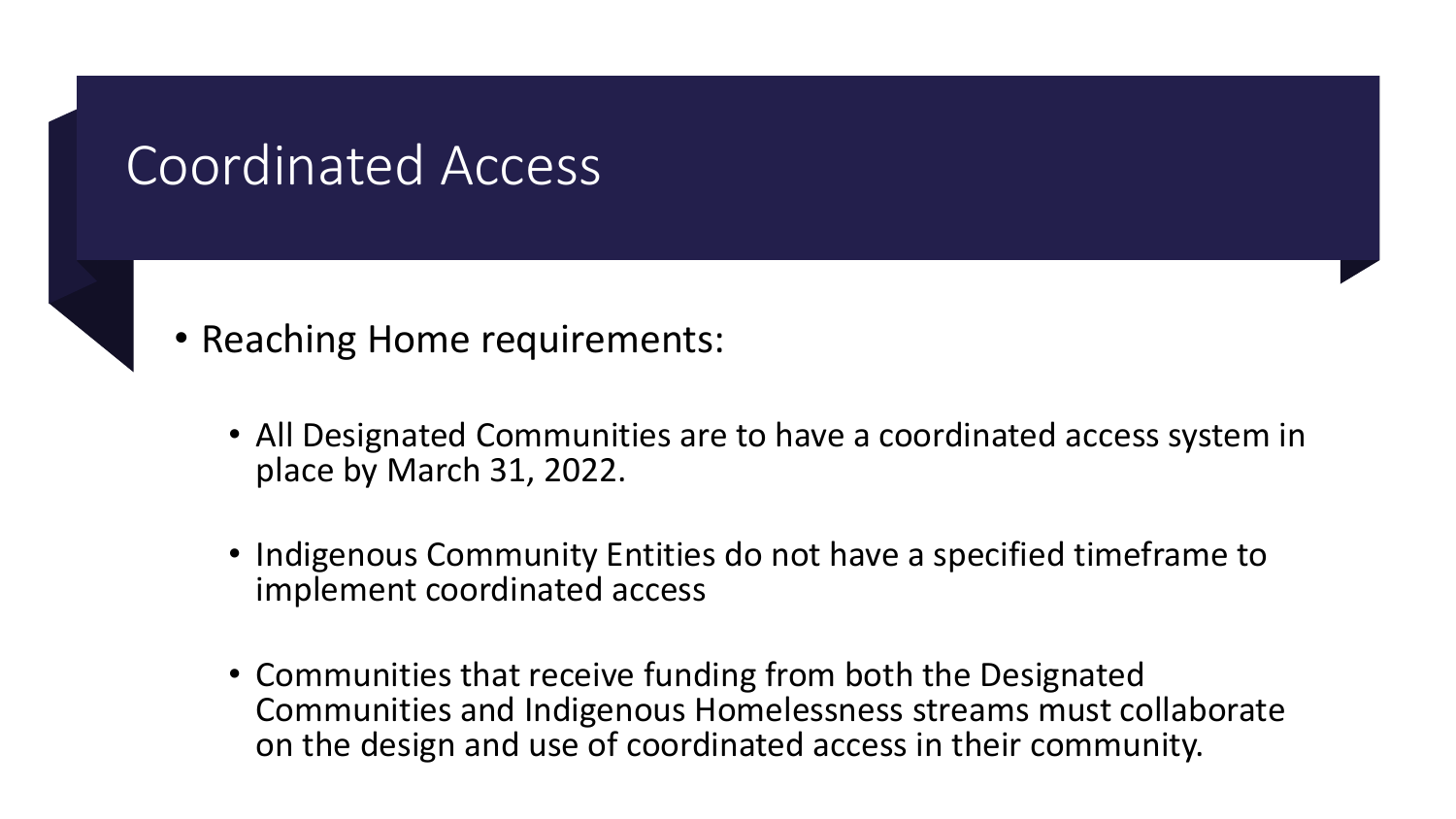### Coordinated Access



#### • Six main features of coordinated access

- A centralized database that collects and displays real-time data
- A clear access point(s) of entry
- Common assessment tools and standardized protocols
- A prioritization process
- A matching and referral process
- Adequate resources

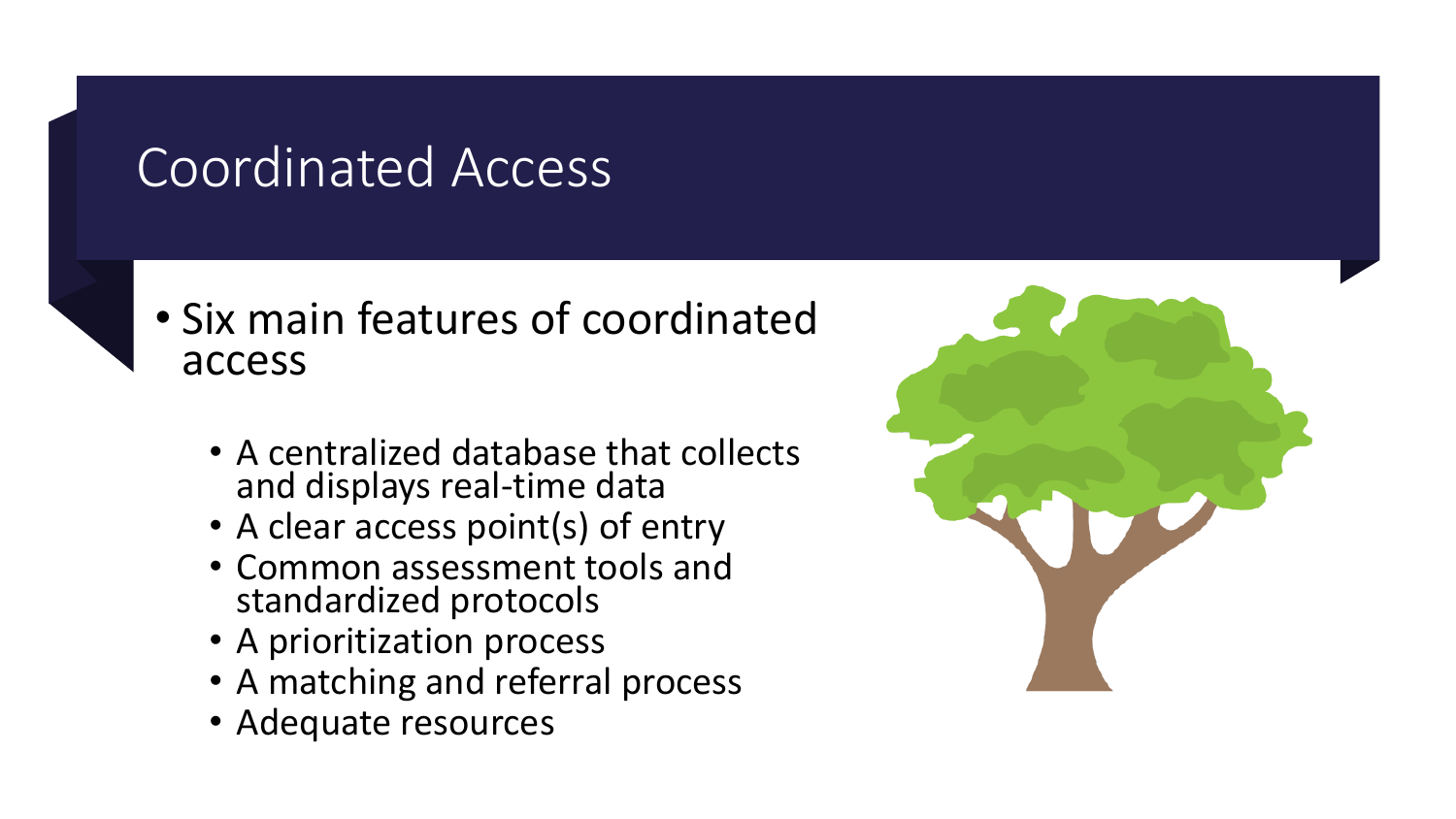## Data Sovereignty

• Important component of coordinated access is collecting data on the profiles and needs of individuals and families experiencing homelessness.

• Data Sovereignty

- Management of information in a manner that is legally consistent with the practice and policies in the nation or state that it is located (Kukutai & Taylor, 2016)
- Addresses legal and ethical aspects of the storage, use, ownership, consent, practicality and intellectual property of Indigenous data (Kukutai & Taylor, 2016)
- For Indigenous communities, all data that is produced is understood to be controlled by the Indigenous communities involved, even if outside researchers/officials have gathered and complied the data (Carroll, Rodriguez-Lonebear, & Martinez, 2019)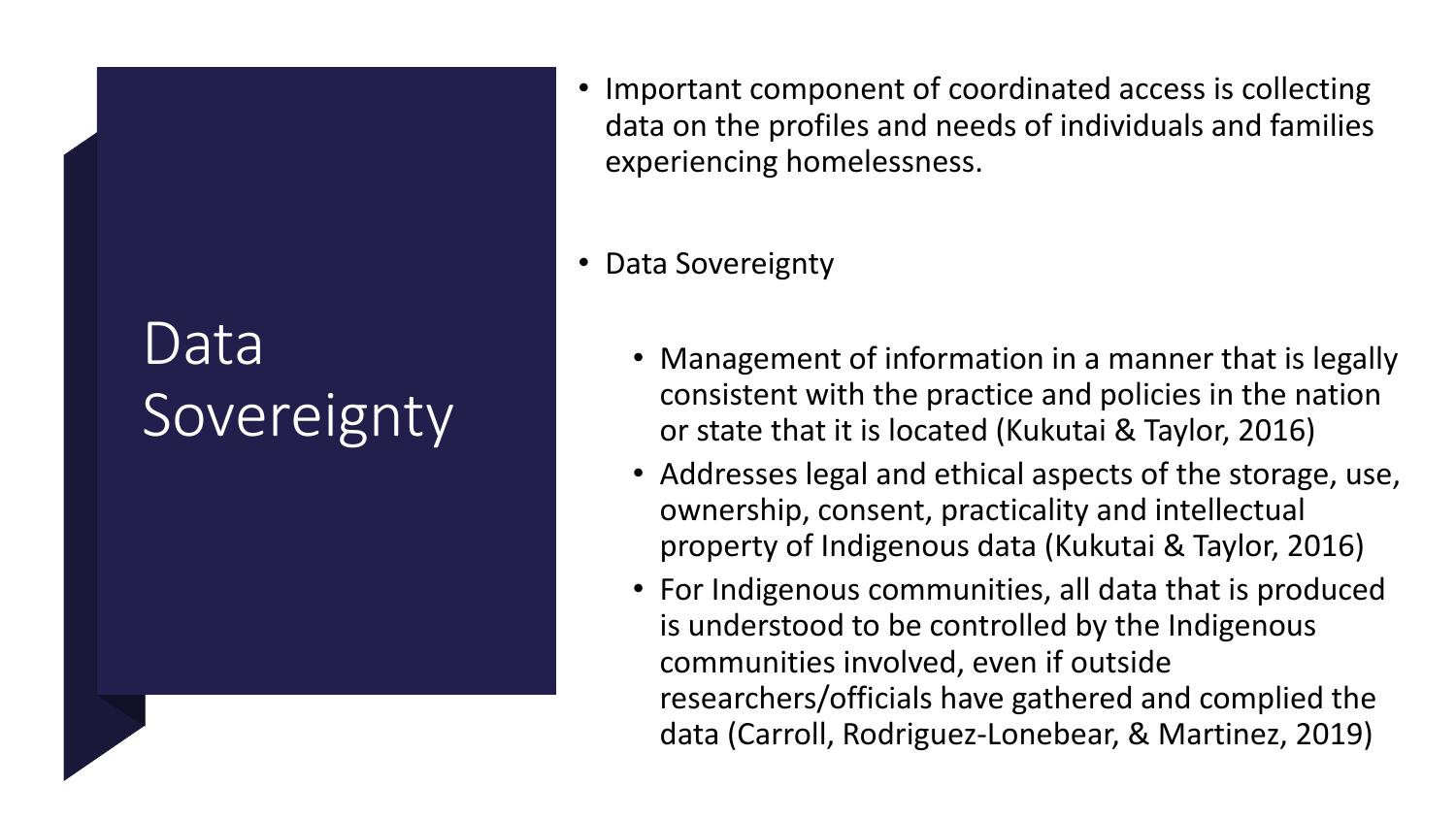## Data **Sovereignty**

- Data sovereignty has a critical role in informing how Indigenous peoples' make decisions for self- governance and self-determination.
- One perspective on achieving data sovereignty in Canada is through the integration of the Ownership, Control, Access, and Possession (OCAP)© principles.
	- **Ownership** Relationship of First Nations to their cultural knowledge, data, and information.
	- **Control** First Nations are within their rights in seeking to control all aspects of data and data management processes.
	- **Access** First Nations must have access to information and data about themselves and their communities regardless of where it is held
	- **Possession** Physical control of data. Possession is the mechanism by which ownership can be asserted.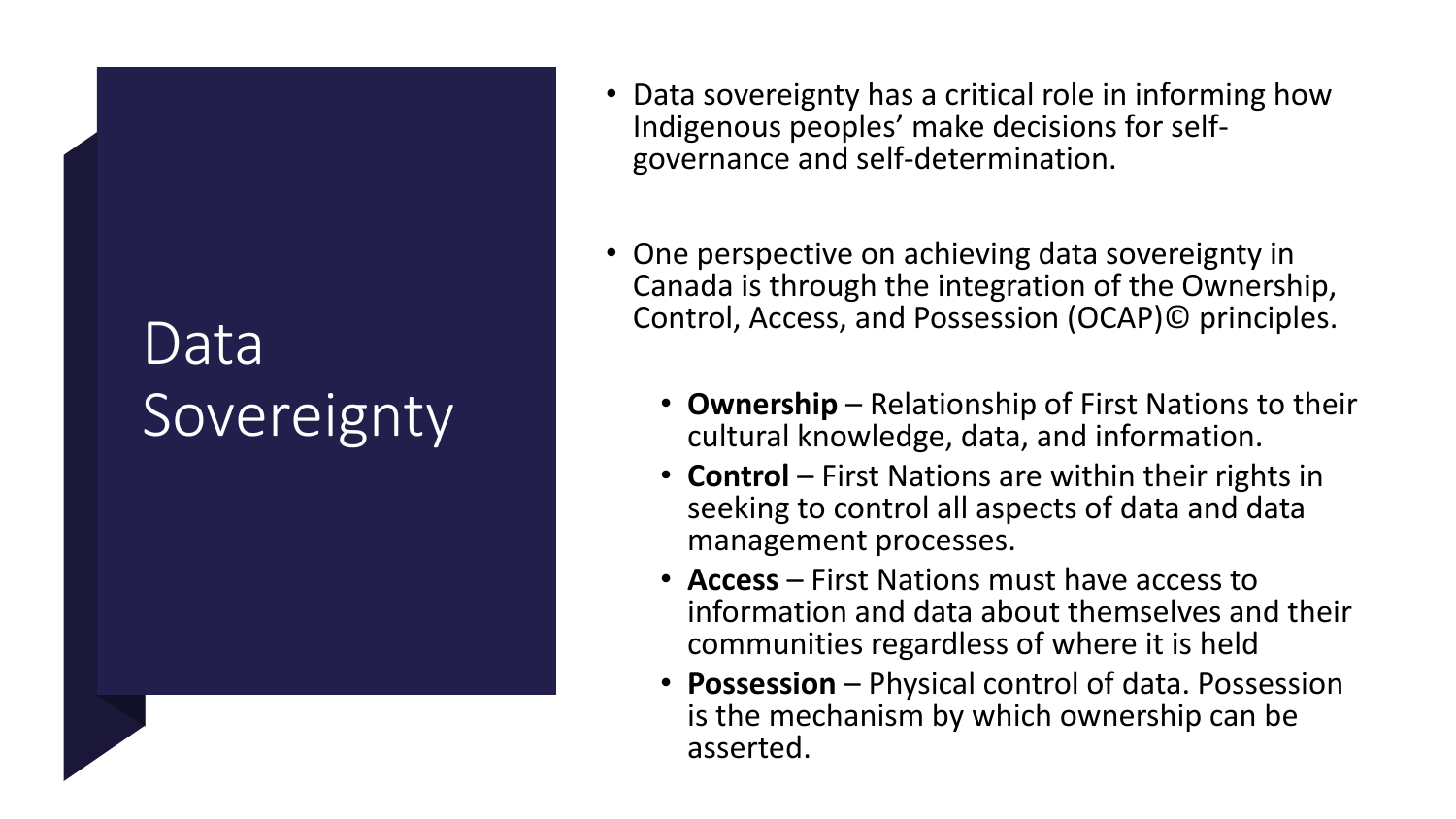#### Appendices

- For more specific information, please read the appendices in the report:
	- Indigenous Homelessness Literature Summary
	- Coordinated Access Literature Summary
	- Data Sovereignty Literature Summary
	- Creating an Indigenous Homelessness Database in Hamilton
	- Survey of Reaching Home Indigenous Community Entities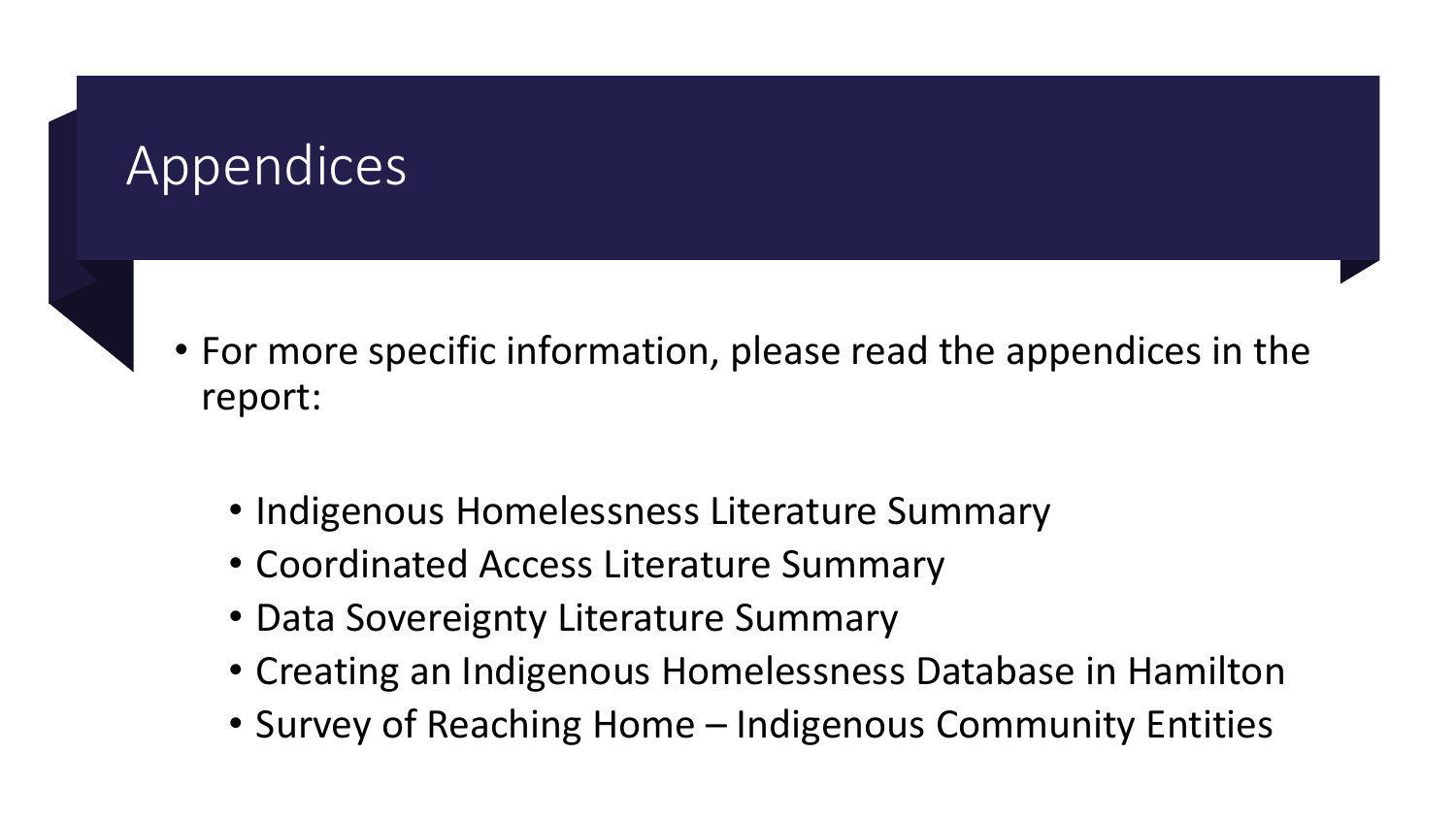Background on the Revisioning Coordinated Access Project

Indigenous Reaching Home (IRH) Team, Social Planning Research Council (SPRC) (2020)

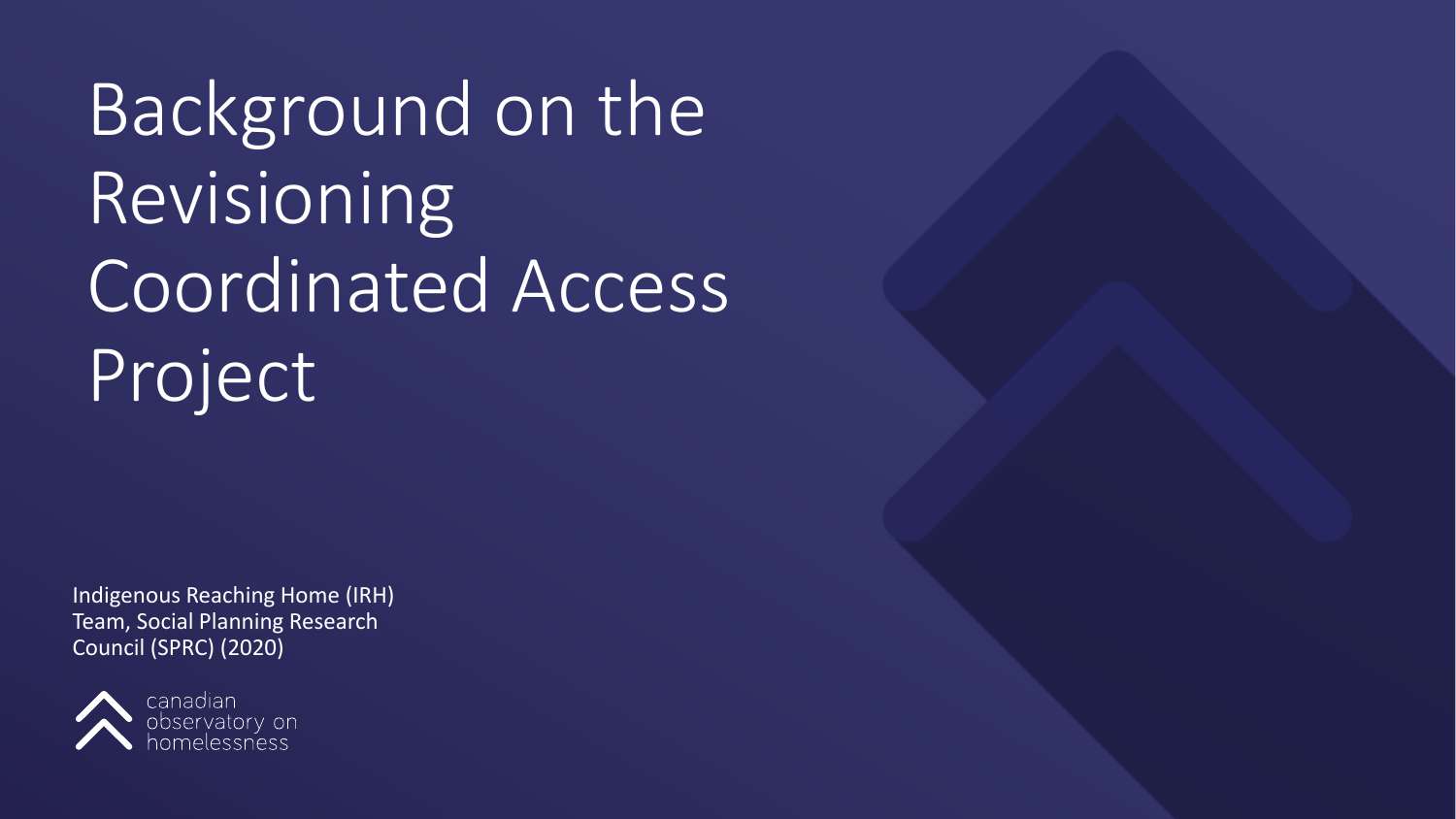#### Why Was There a Need for the Project?

- 
- It is not known how coordinated access systems will address the unique strengths and needs of Indigenous individuals and families experiencing or at-risk of homelessness.
- It is important to examine the application of western-based policies on Indigenous people since dominant colonial narratives and processes work to create a system in which Indigenous peoples are over-represented in homeless populations.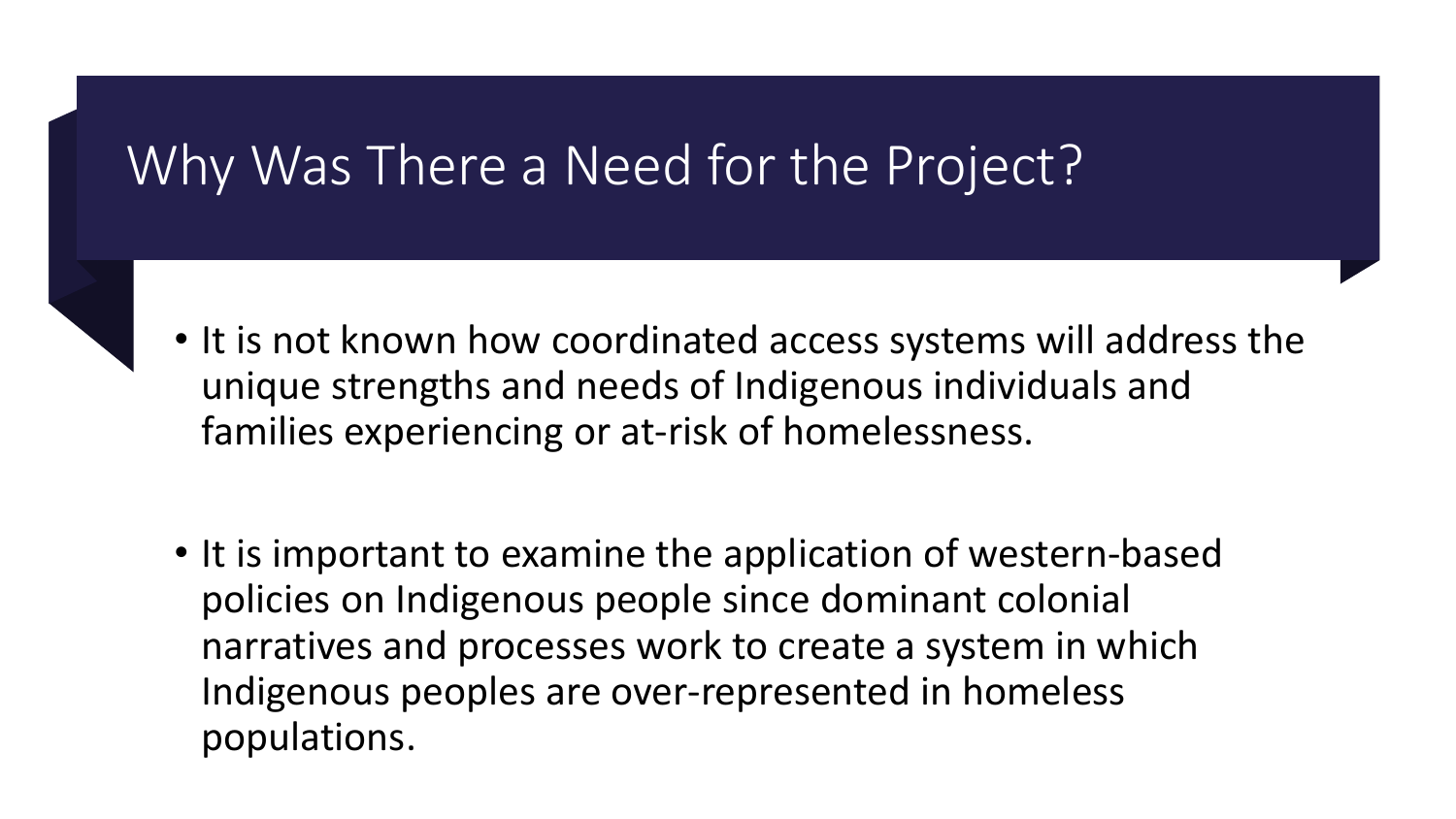### Where Was the Data for this Report Collected?



- The work was grounded in community and initiated by the Indigenous Reaching Home (IRH) team at the Social Planning Research Council (SPRC) in Hamilton.
	- Community consultations prior to the development of this project.
	- Advocacy-focused, grassroots level approach.
	- Input from local community members need to shape how policies are created, rather than having to adapt to policy directives.
- The methodology was co-developed by members from the IRH team of the SPRC in Hamilton and the Canadian Observatory on Homelessness (COH)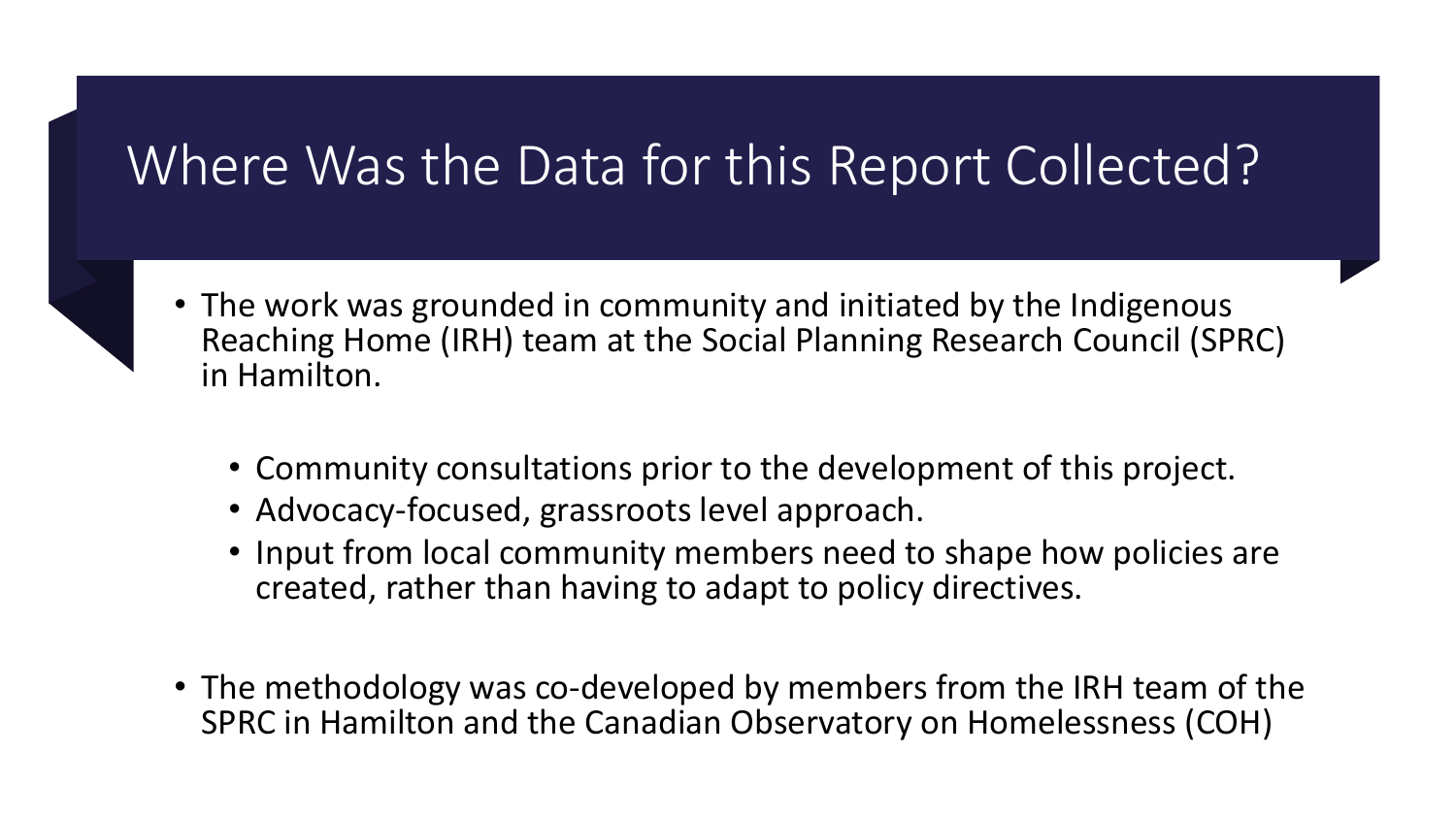### Where Was the Data for this Report Collected?

- 
- A strong focus on relationship building between the IRH team of the SPRC in Hamilton and the COH team
- IRH team invited us into the community and shared the history of the community
- Tours of Indigenous organizations and meetings with staff from each agency
- Lunch breaks
- Attending community events prior to the beginning of the project and during

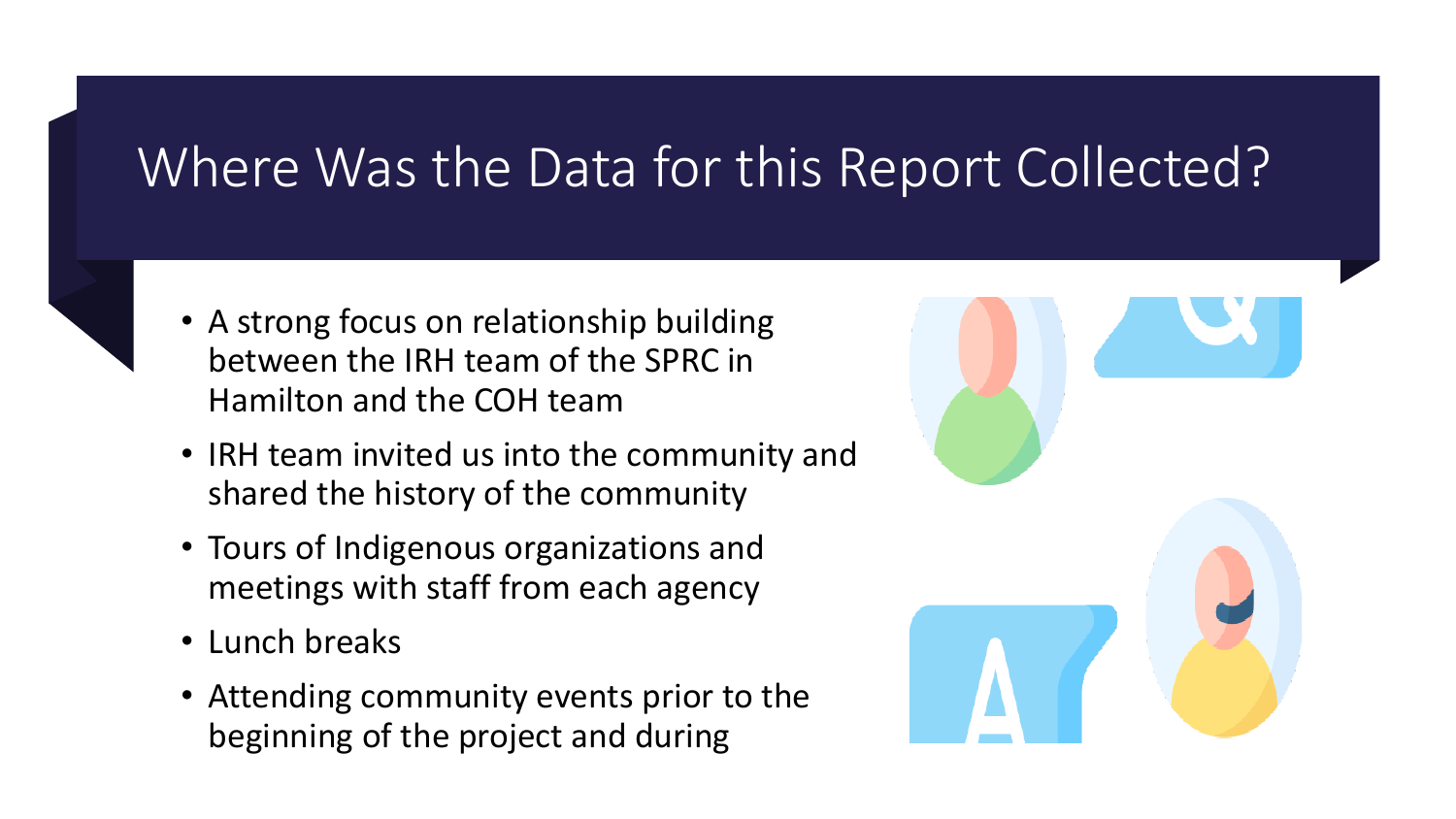### Where was the Data for this Report Collected?

- National Survey of Reaching Home Indigenous Community Entities and Community Advisory Boards.
- Key informant interviews with senior leadership of local Indigenous agencies in Hamilton.
- Focus groups with Hamilton community members.
- Jurisdictional scan key informant interviews with Indigenous homelessness experts from across Canada.
- Community consultations (open forums) with members of Hamilton's Indigenous community.
- Data management consultation outlining different approaches communities can take to store and analyze data (Appendix in the final report!)

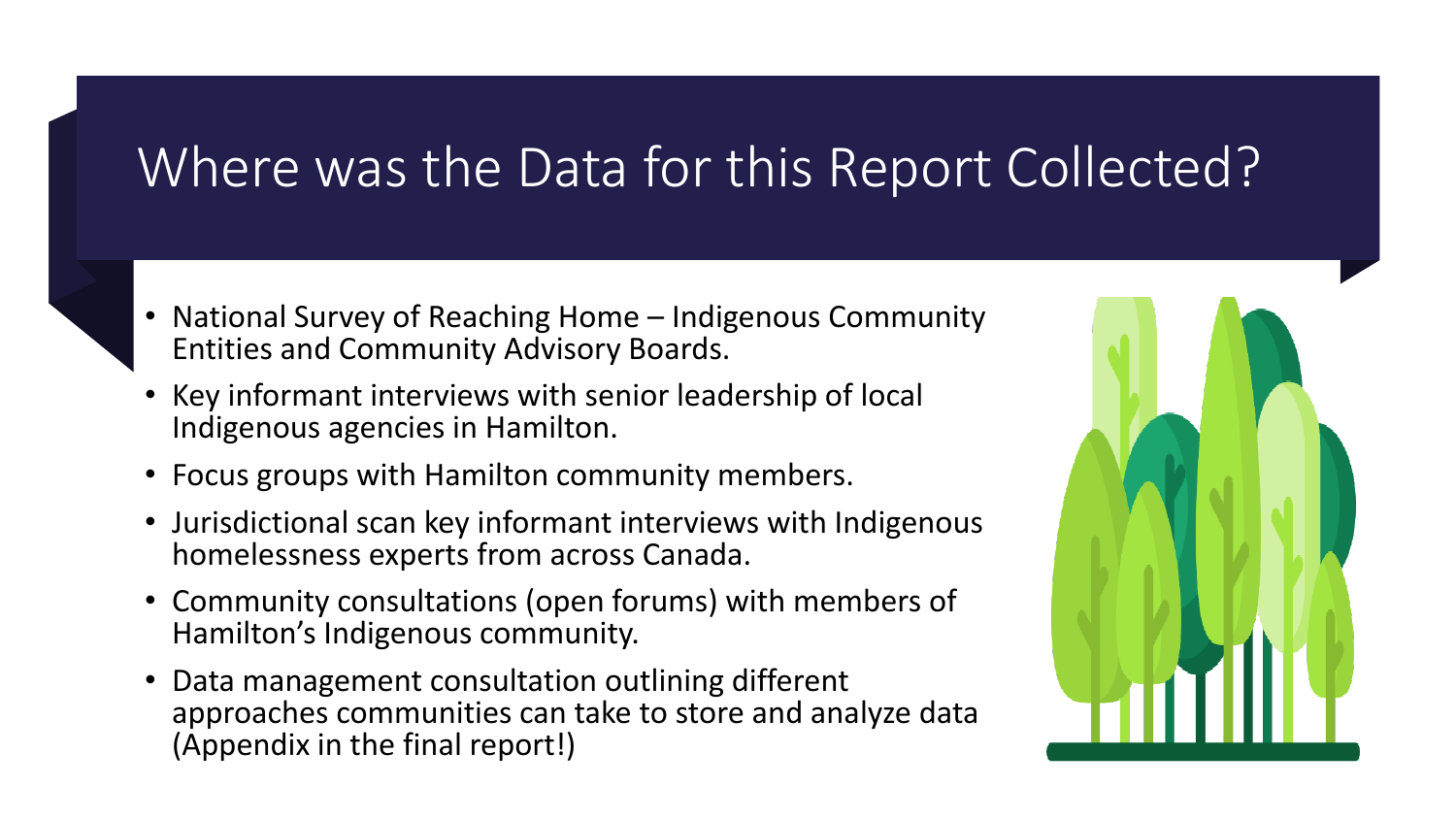#### Community-Driven Data Collection



- Office of Research Ethics and Aboriginal Research Ethics Advisory Group – York University
- Focus groups and community consultations were led by Indigenous team members
- Focus groups and community consultations took place in Indigenous organizations
- Food, gifts, and honoraria provided for all in-person data collection (Focus groups and community consultations)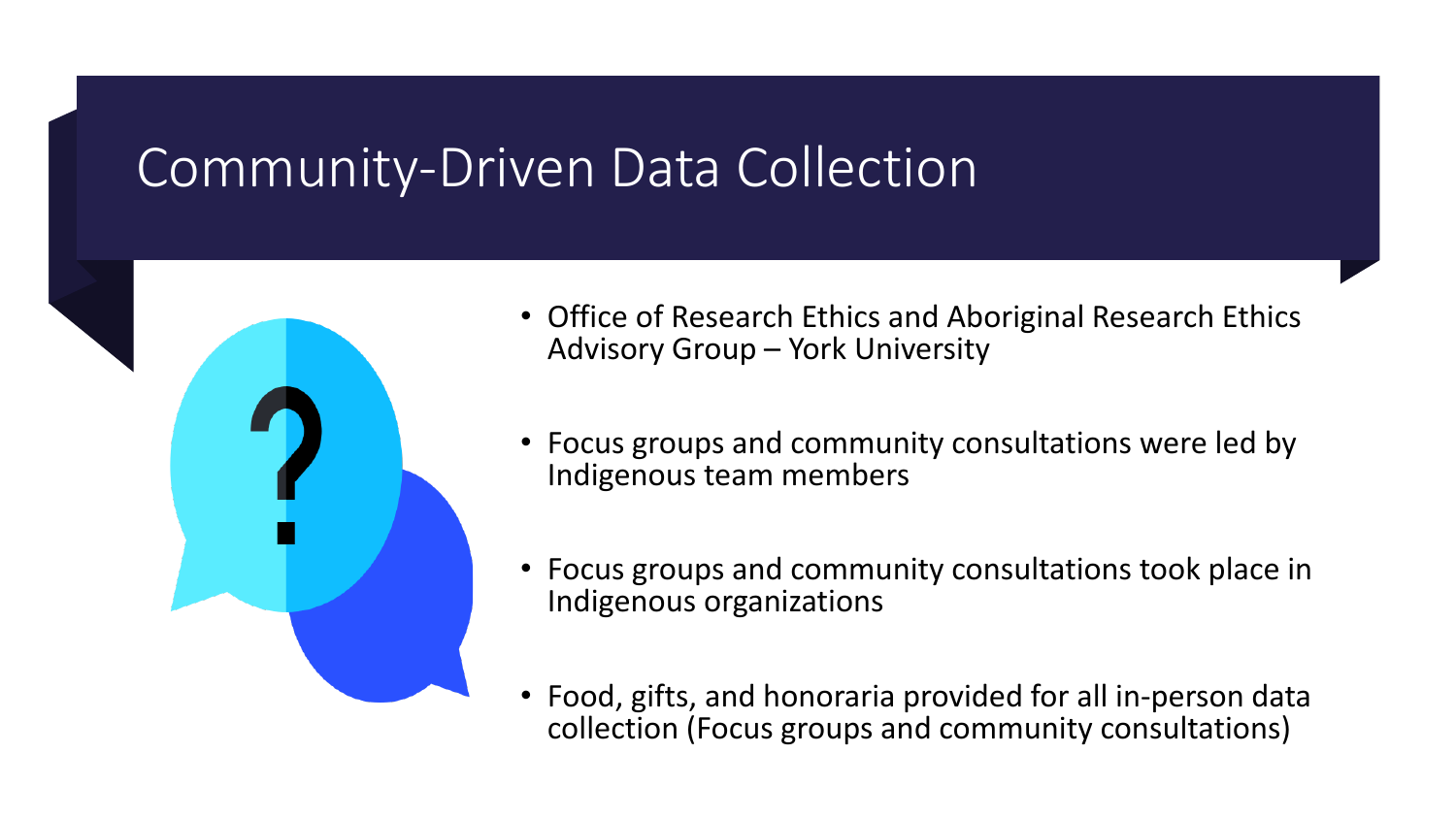### How Was the Data Analysed?



- Indigenous Reaching Home team members led the data analysis. It was grounded in their knowledge, values, and traditions. Followed a systematic structure, but deviated from western-based analysis techniques.
	- Team members reviewed the transcripts and community consultation notes and made comments and reflections based upon their interpretation of the data.
	- These comments and reflections were then shared with the larger team in a group setting over several sessions.
	- The codes were refined during these group discussions, and themes were created.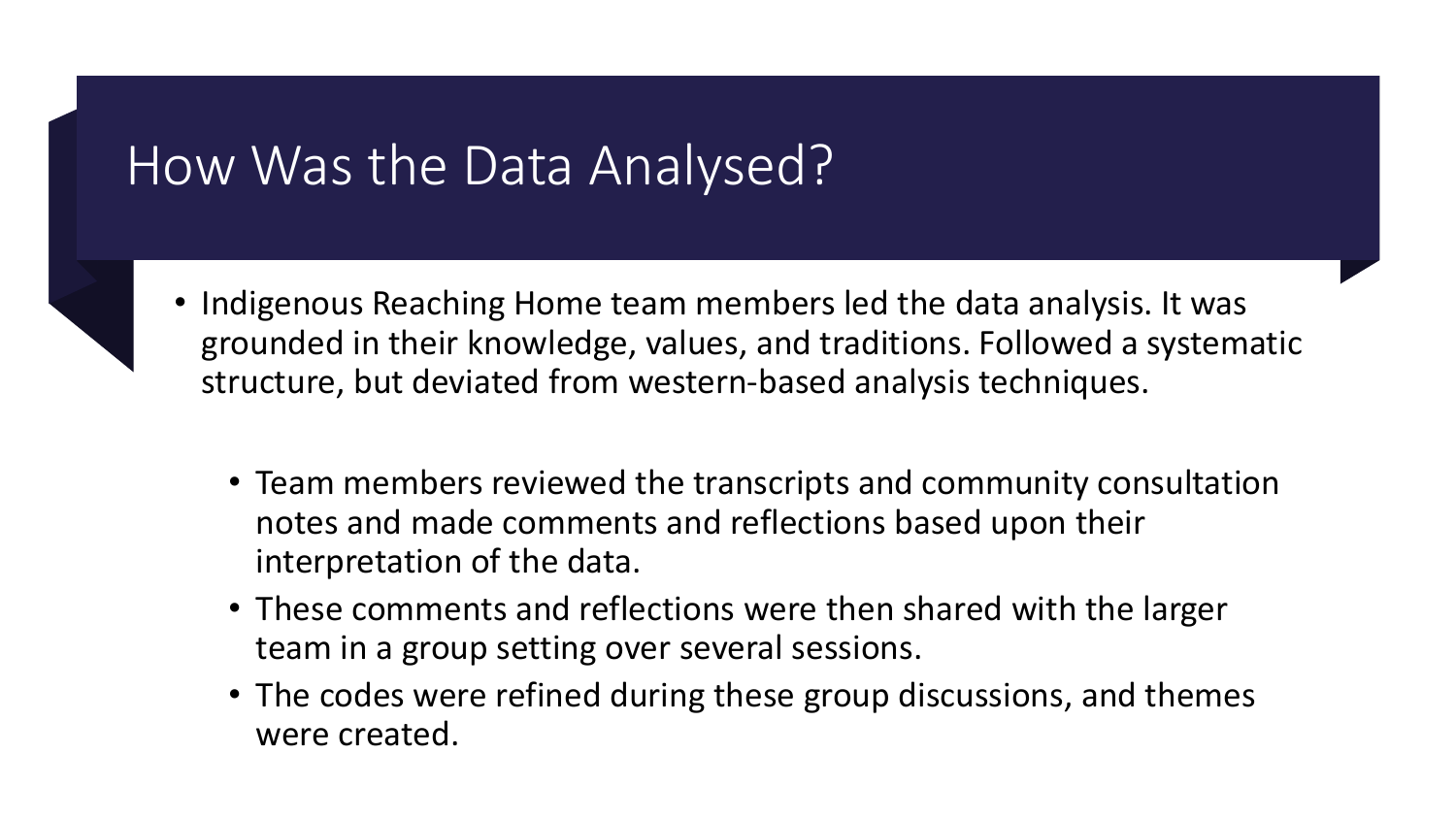#### How Was the Report Written?



- Written collaboratively with IRH team and COH team
- Wording is very important
	- Discussion around wholistic compared to holistic
- Writing for different audiences
	- Reaching Home Indigenous Stream Community Entities
	- Indigenous community leaders across Canada
	- Non-Indigenous homelessness service providers and policy makers in Canada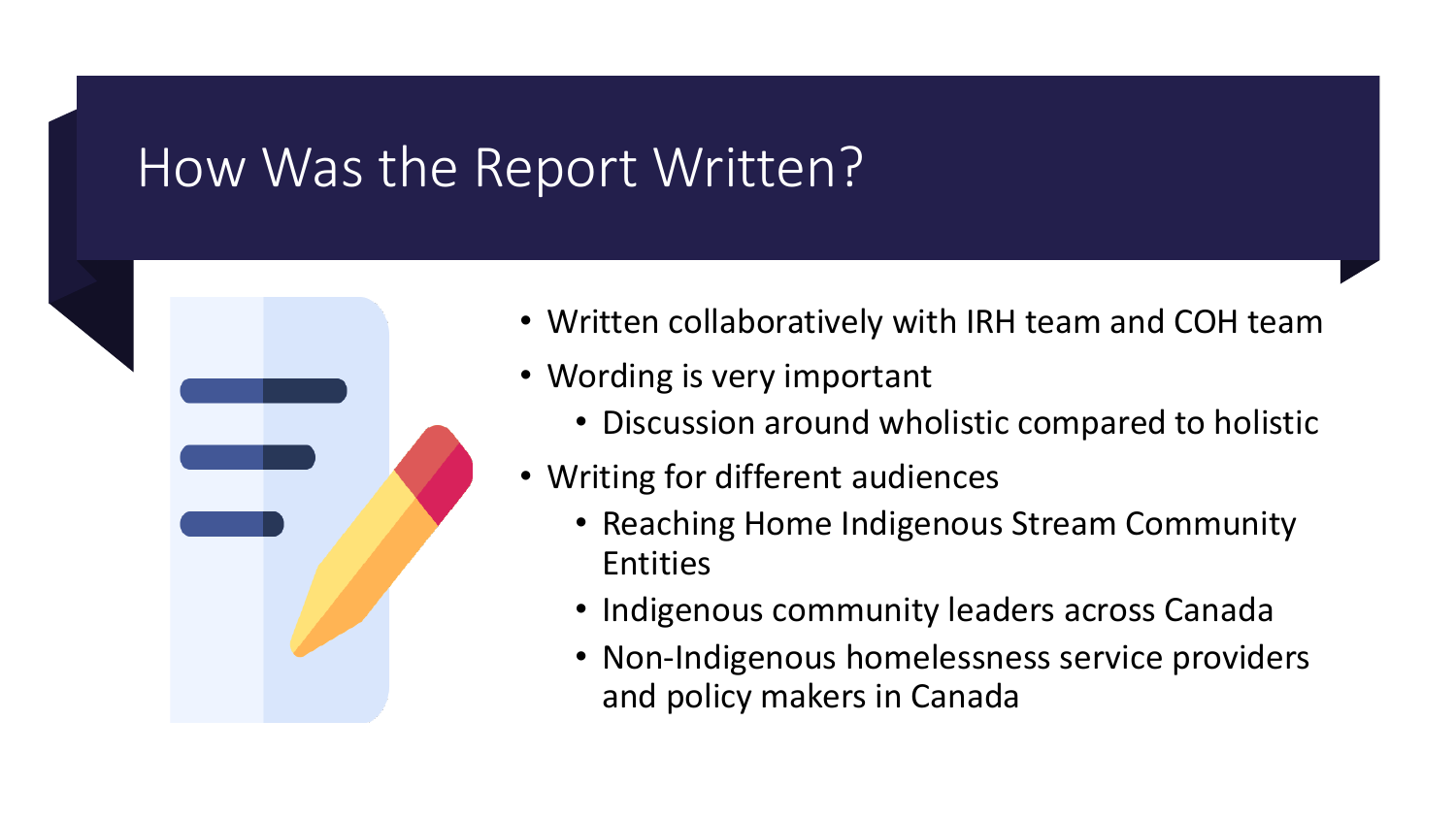Implementation of Coordinated Access: Recommendations

Indigenous Reaching Home (IRH) Team, Social Planning Research Council (SPRC) (2020)

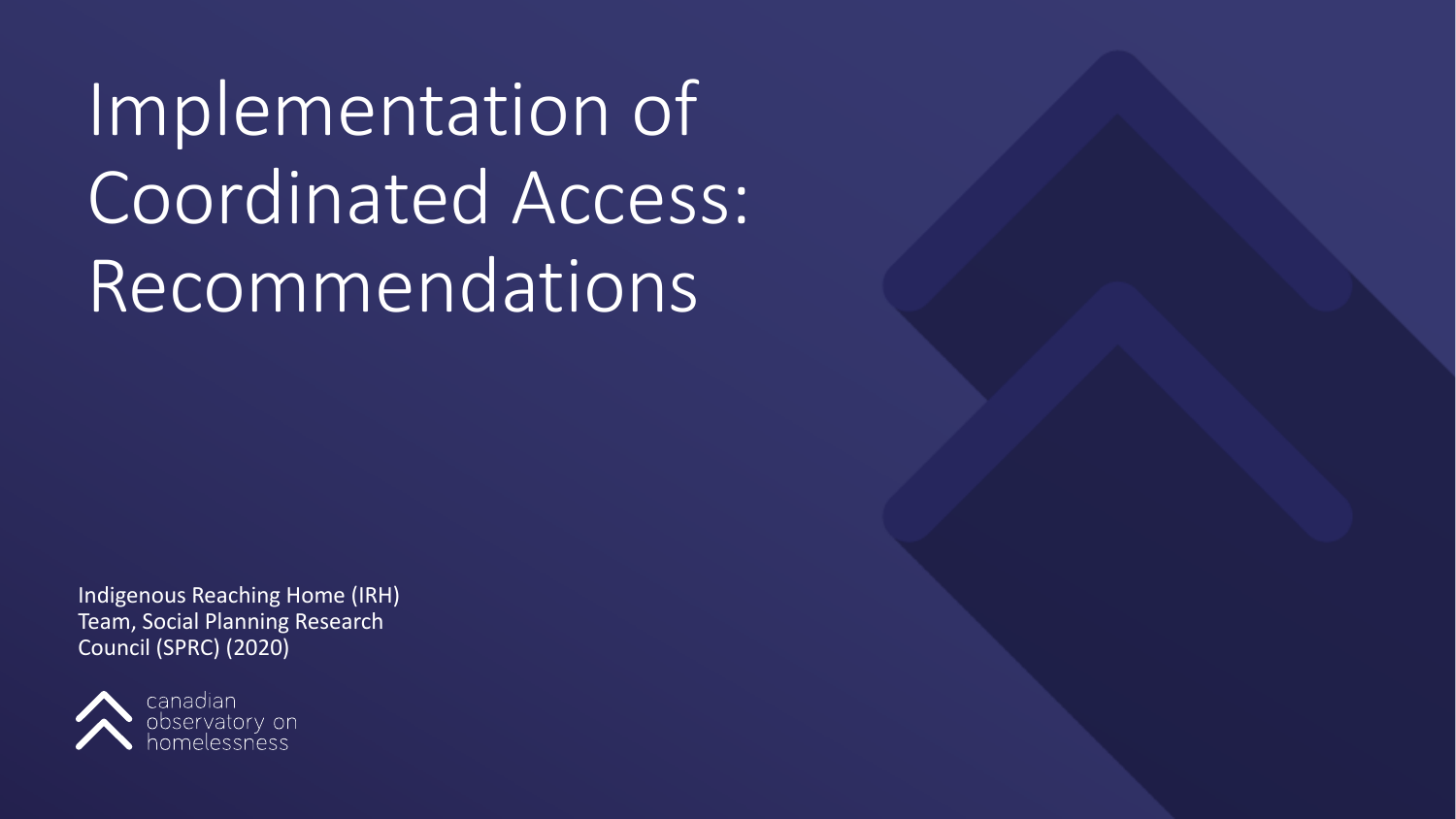- Accessing Coordinated Access
	- An effective communication strategy,<br>including in-person outreach, posters in travel hubs, and posts on social media, is necessary to ensure that coordinated access systems are accessible by all.
	- Indigenous access point(s) are critical.
		- In mainstream coordinated access systems, an Indigenous agency/agencies should be included as an access point
	- Indigenous representation among staff of mainstream agencies needs to be increased so that Indigenous individuals and families who access these agencies can speak with an Indigenous service provider.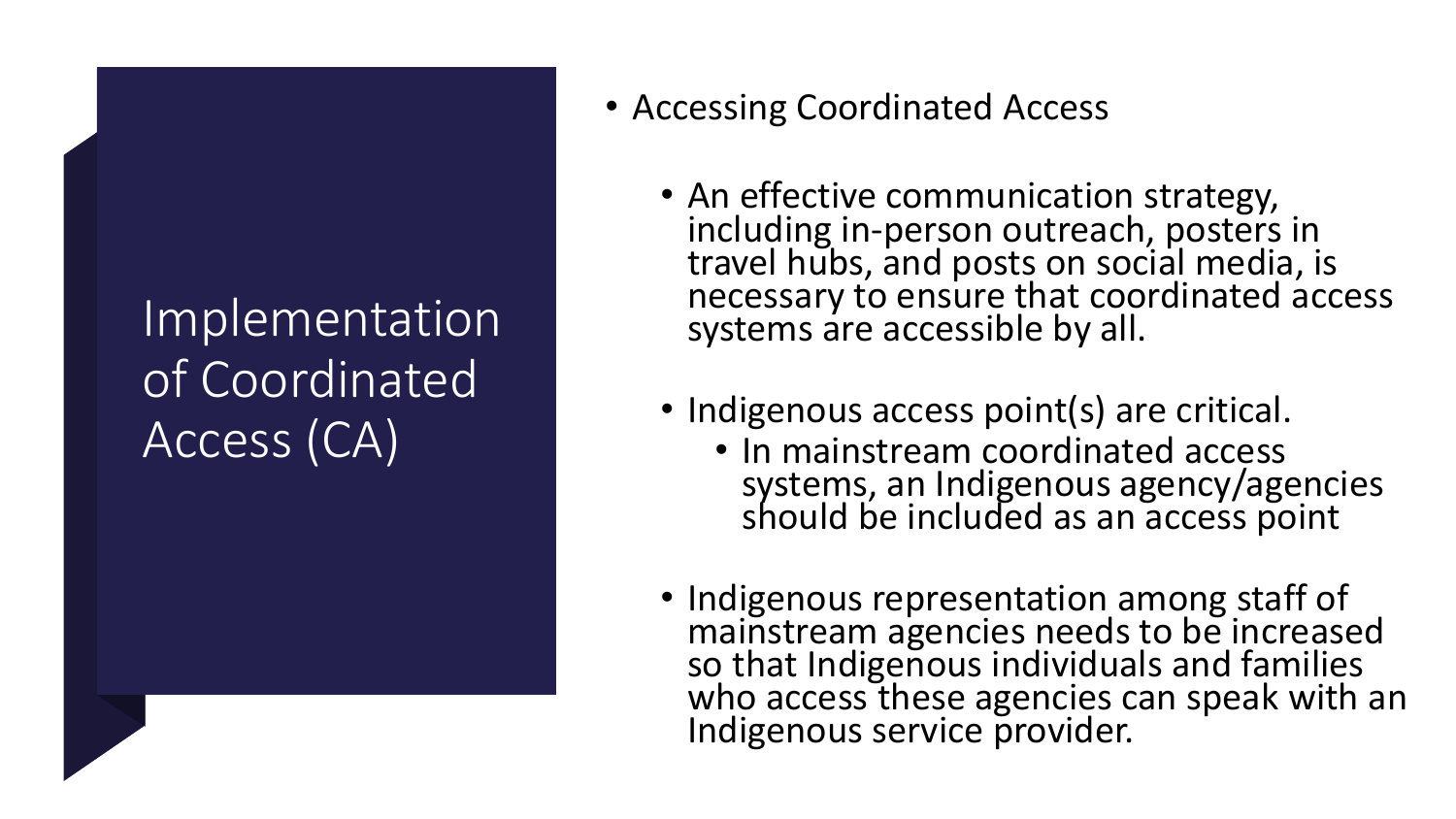- Accessing Coordinated Access
	- Indigenous outreach workers should be hired to collaborate with mainstream services to ensure that coordinated access systems are accessible by Indigenous individuals and families.
	- In-person access is preferred, but multiple methods for access are necessary (e.g., telephone, video calls, and online platforms).
	- Coordinated access systems need to take an intersectional, culturally safe, and trauma- informed lens in implementation.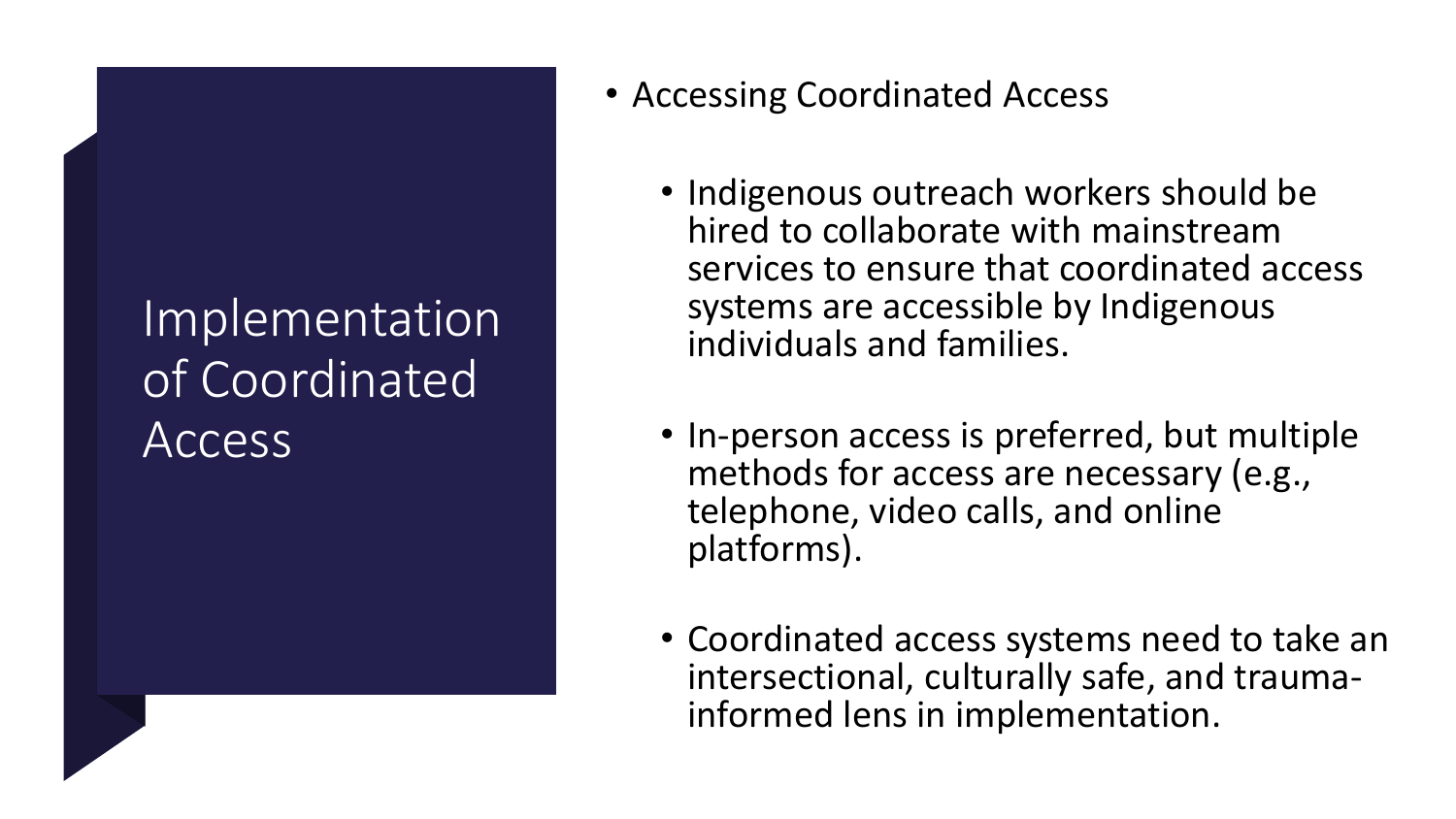#### • Intake & Assessment

- Needs to be completed based upon the pace of the client and strict time frames for the completion of an intake should not be imposed.
	- Trust and rapport are essential.
- Current assessment tools are framed in deficit- based, western perspectives and represent just one part of the assessment process.
	- A strengths-based assessment tool created specifically for Indigenous individuals and families should be developed.
- As part of an intake procedure, clear information on the confidentiality of the data should be made available for clients.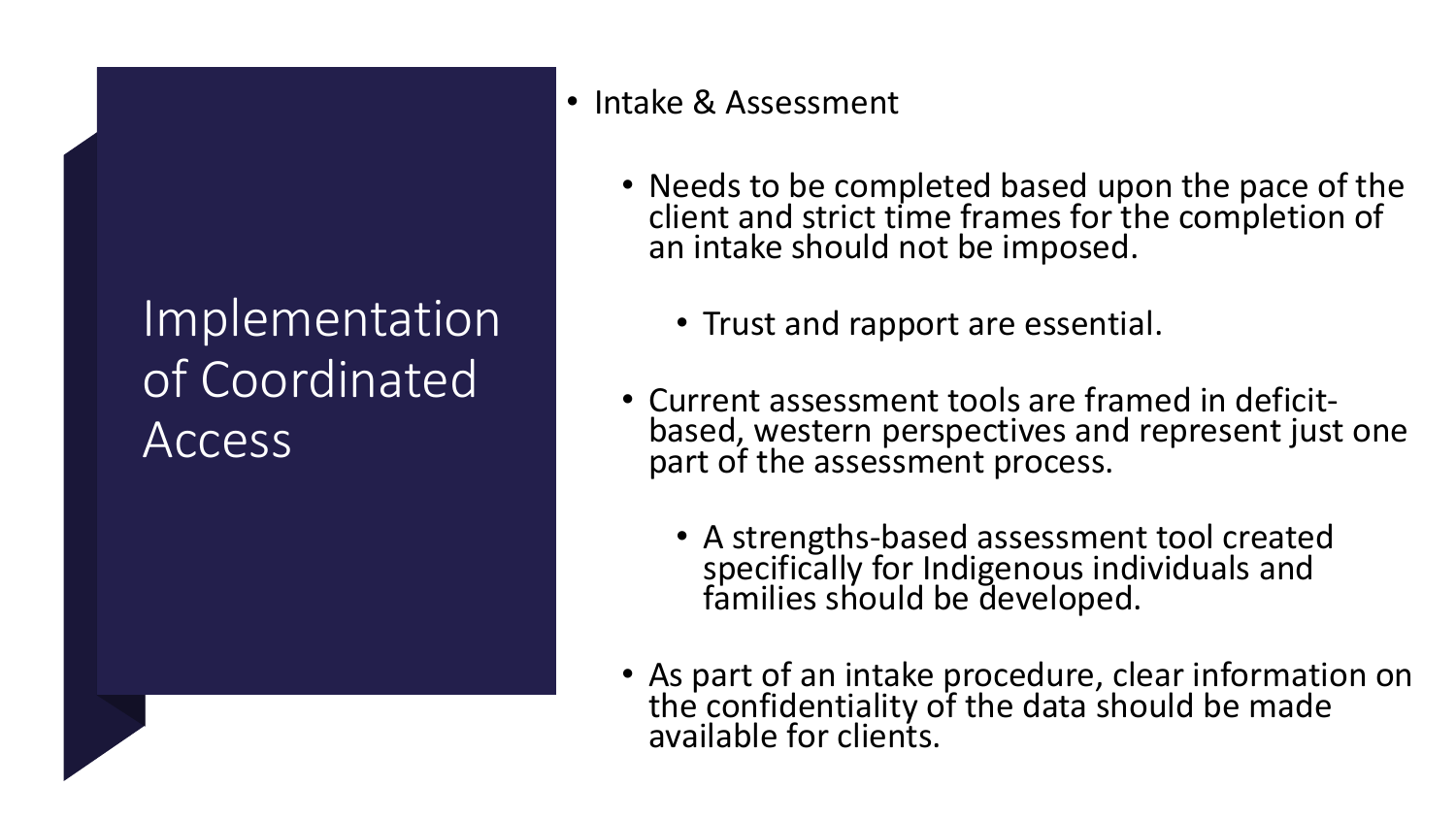#### • Prioritization

- Prioritization strategies need to be based upon Indigenous values and traditions.
- For communities that have a separate list for Indigenous people experiencing homelessness, the Indigenous Community Entity, in collaboration with the Indigenous Community Advisory Board, must be given authority to determine prioritization procedures.
- For communities that choose to maintain a single priority list, Indigenous individuals and families should be prioritized and the Indigenous community must be given authority to determine their own prioritization procedures.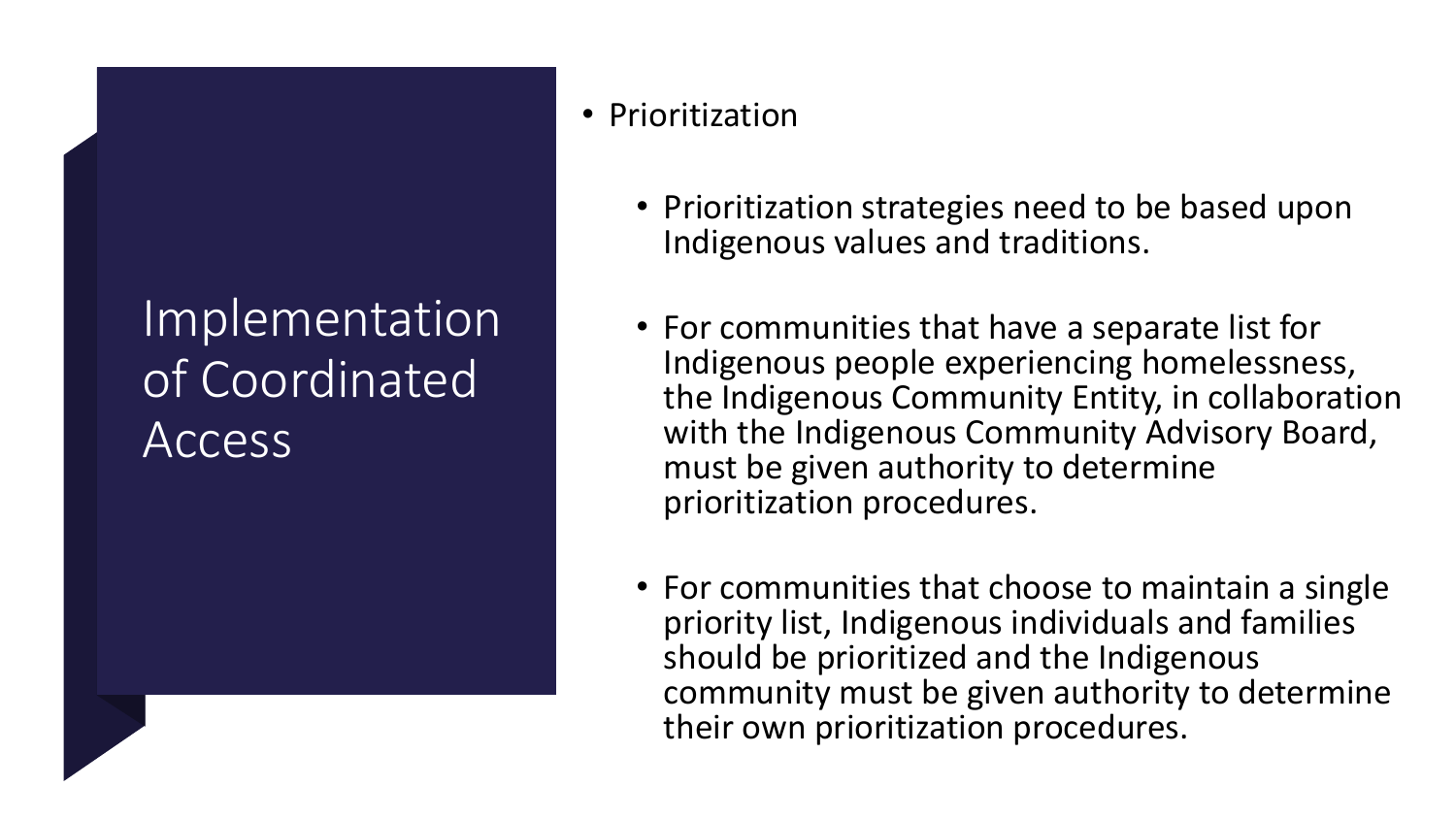

- Matching & Referral
	- There needs to be housing available for coordinated access to work.
	- Housing options should meet the needs of prioritized groups.
	- Indigenous housing needs to be available for matching.

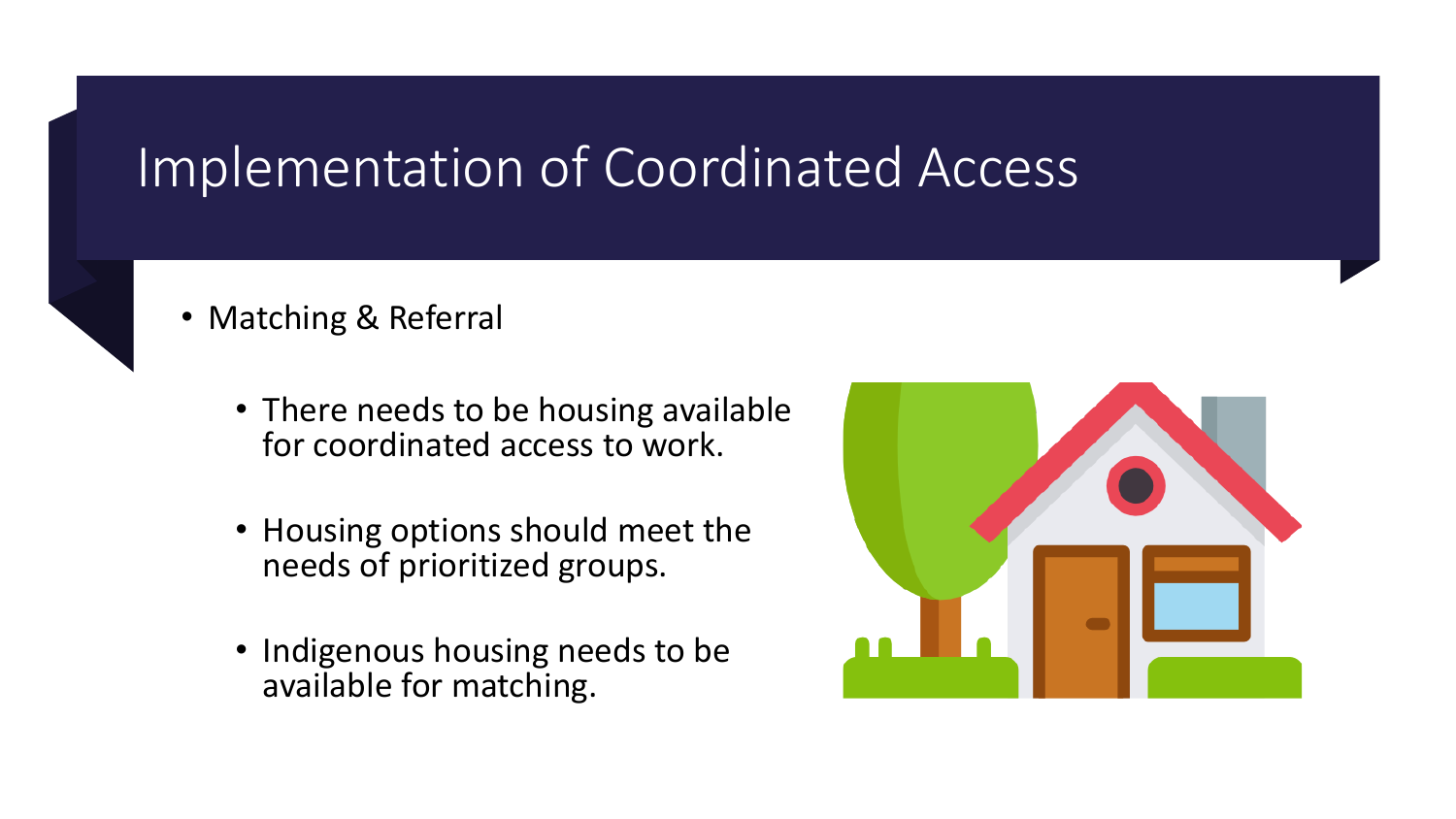- Matching & Referral
	- Housing for Indigenous people needs to be created and federal, provincial, and municipal funds need to be provided.
		- From the federal perspective, this includes the release of the National Urban, Rural, and Remote Indigenous Housing Strategy.
	- Cultural competency training should be required in all mainstream organizations.

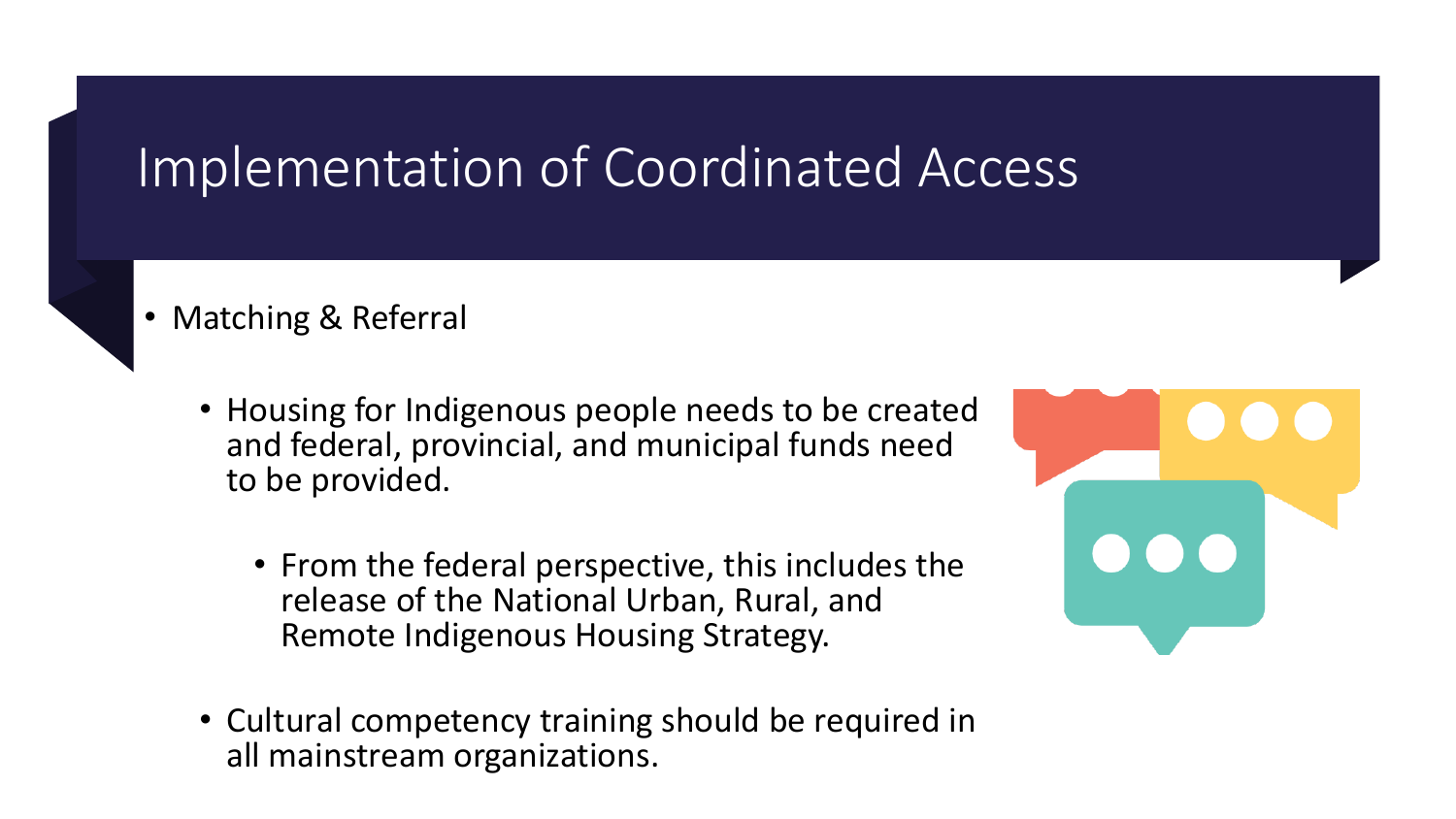# Data Collection & Data Sovereignty: Recommendations

Indigenous Reaching Home (IRH) Team, Social Planning Research Council (SPRC) (2020)

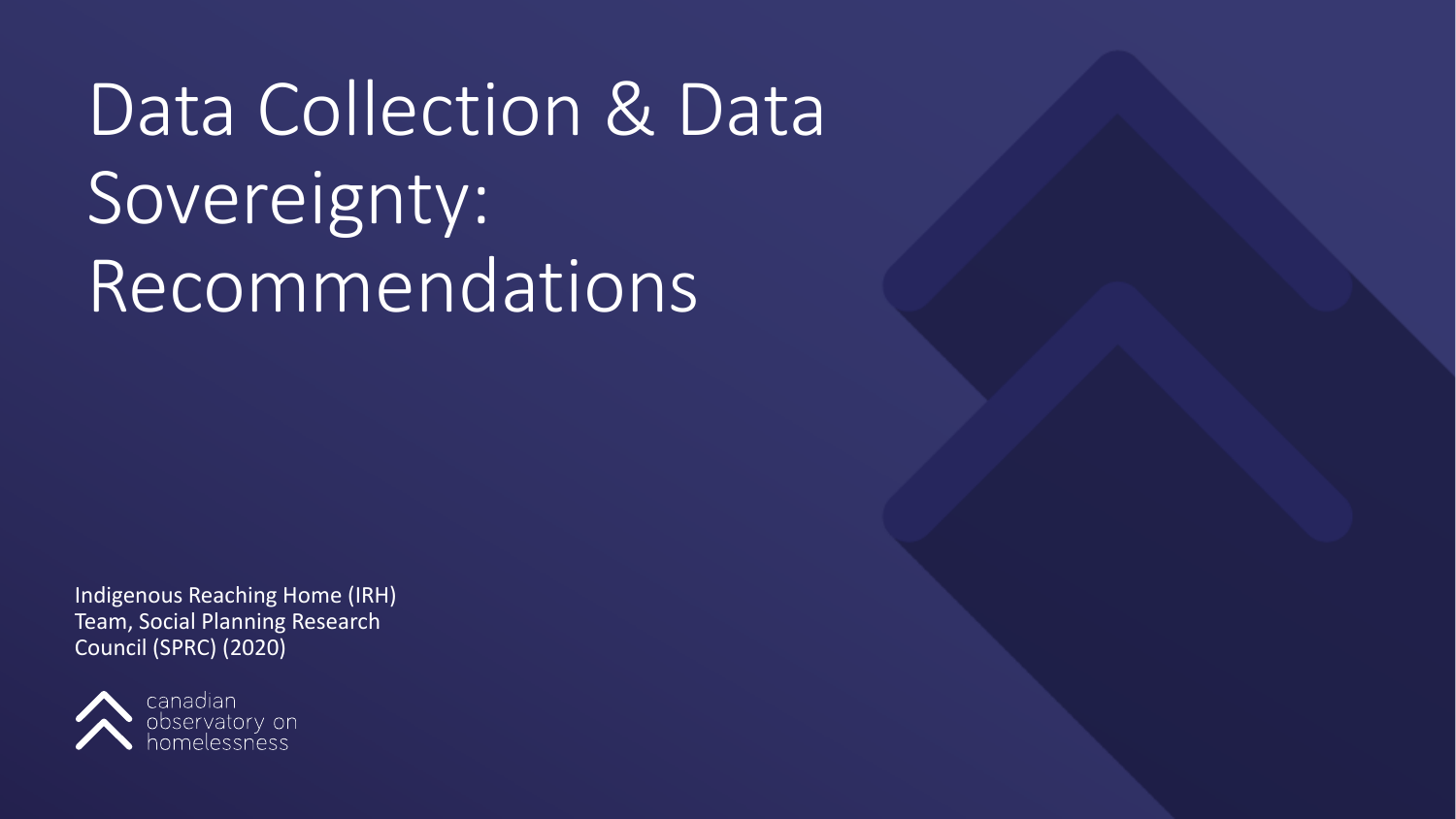## Data Collection & Data Sovereignty

- Racism impacts the time it takes Indigenous people to get housed, thus data reporting requirements should be flexible.
	- Federally mandated benchmarks and data requirements should be co-created with national Indigenous homelessness experts.
	- In collaboration with national Indigenous homelessness experts, Reaching Home should co-create opportunities for the collection of qualitative data.
- Feedback mechanisms should be put in place at regular interviews to allow for clients, front-line service providers, and program managers to share their experiences with coordinated access.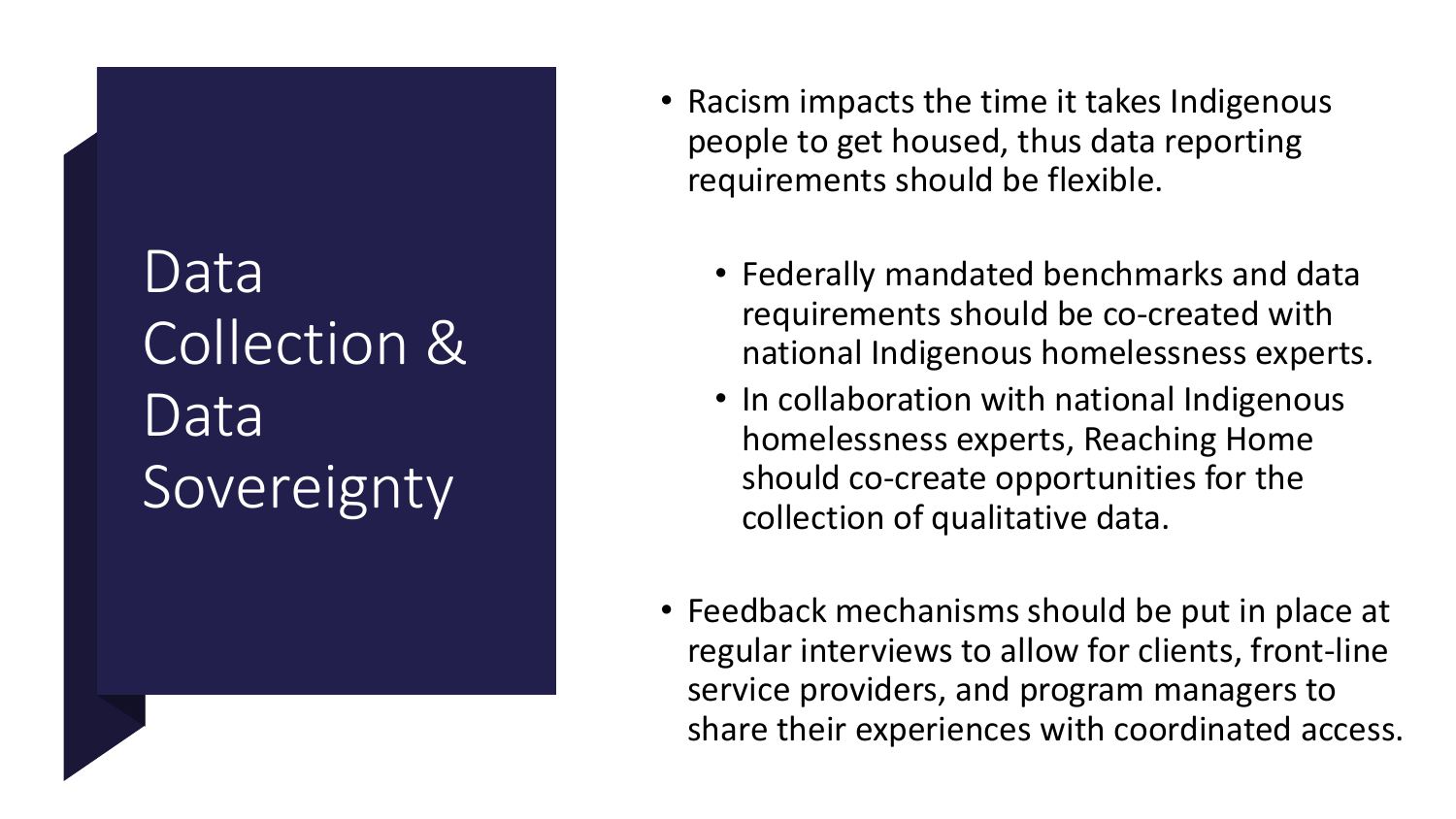## Data Collection & Data Sovereignty

- Data sovereignty needs to be further clarified as it relates to coordinated access.
- Indigenous agencies need to be included in data governance committees.
- Indigenous agencies have the right to decide how their data is stored and analysed.
	- Indigenous Community Entities should be given the autonomy to choose the data management system that fits their needs and provides adequate, sustainable funding to manage their coordinated access system and analyse their data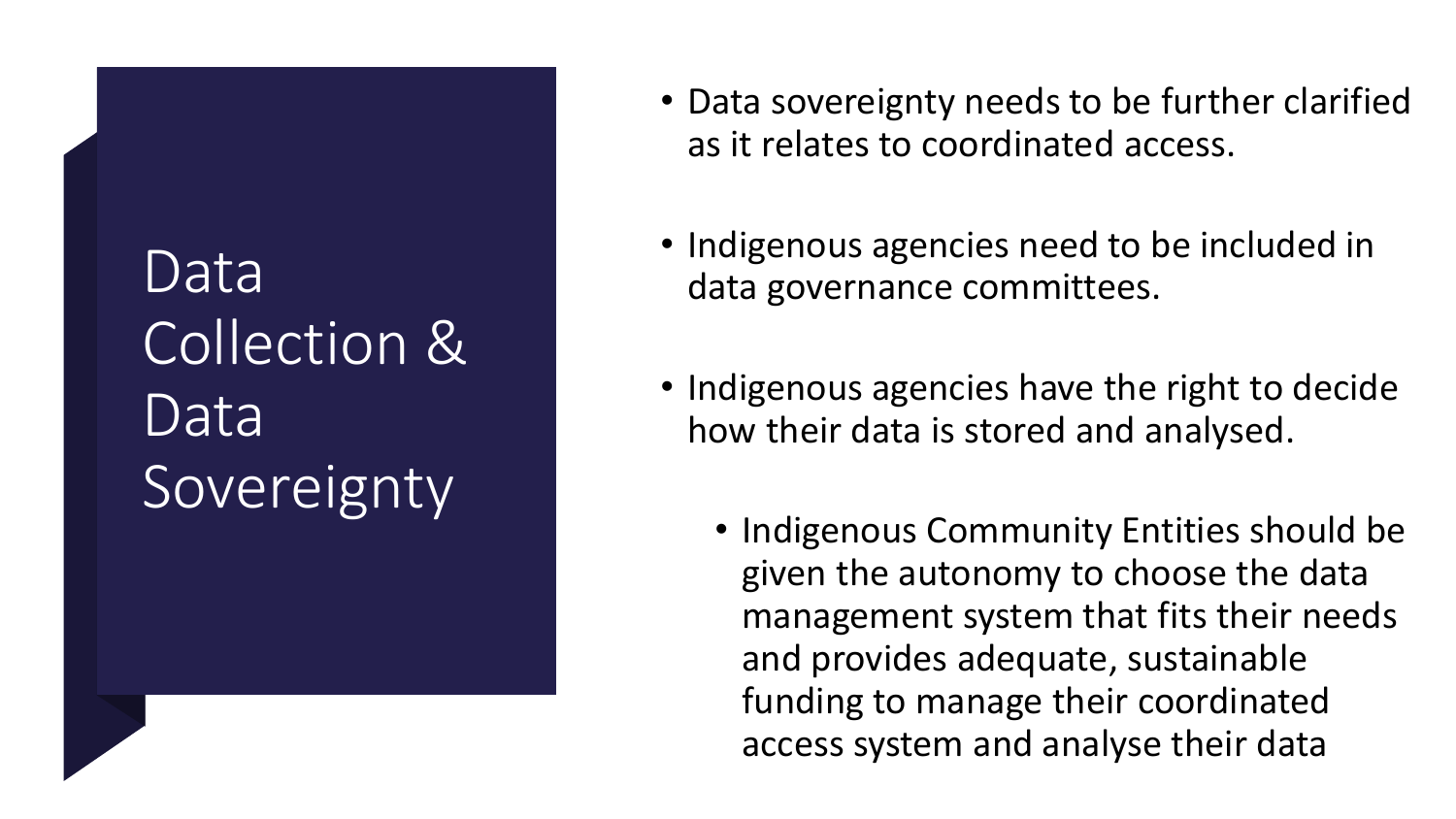Engaging with the Federal Government and Designated Community Entities: Recommendations

Indigenous Reaching Home (IRH) Team, Social Planning Research Council (SPRC) (2020)

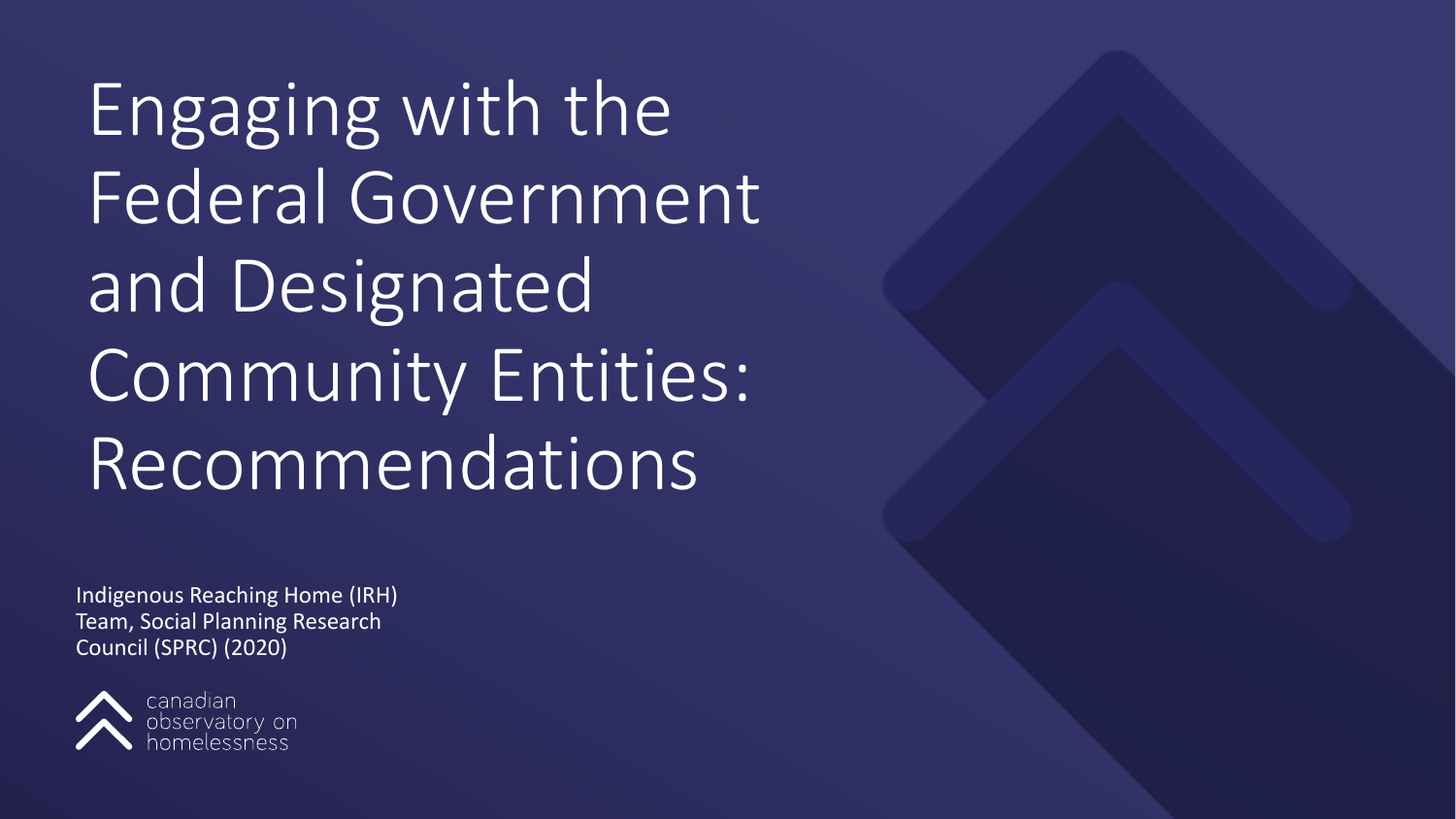### Engaging with the Federal Government

- Need for clear directives from the federal government on Indigenous engagement and coordinated access.
	- Indigenous partners are often brought to the table, but only as a means for mainstream organizations to "check the box" for engagement.
	- More formalized procedures for engagement between Designated Community Entities and Indigenous Community Entities are required.
	- Adequate funding for Indigenous agencies to rollout coordinated access is required.
		- Indigenous communities need to be equitable funded to rollout a coordinated access system and increased Indigenous housing stock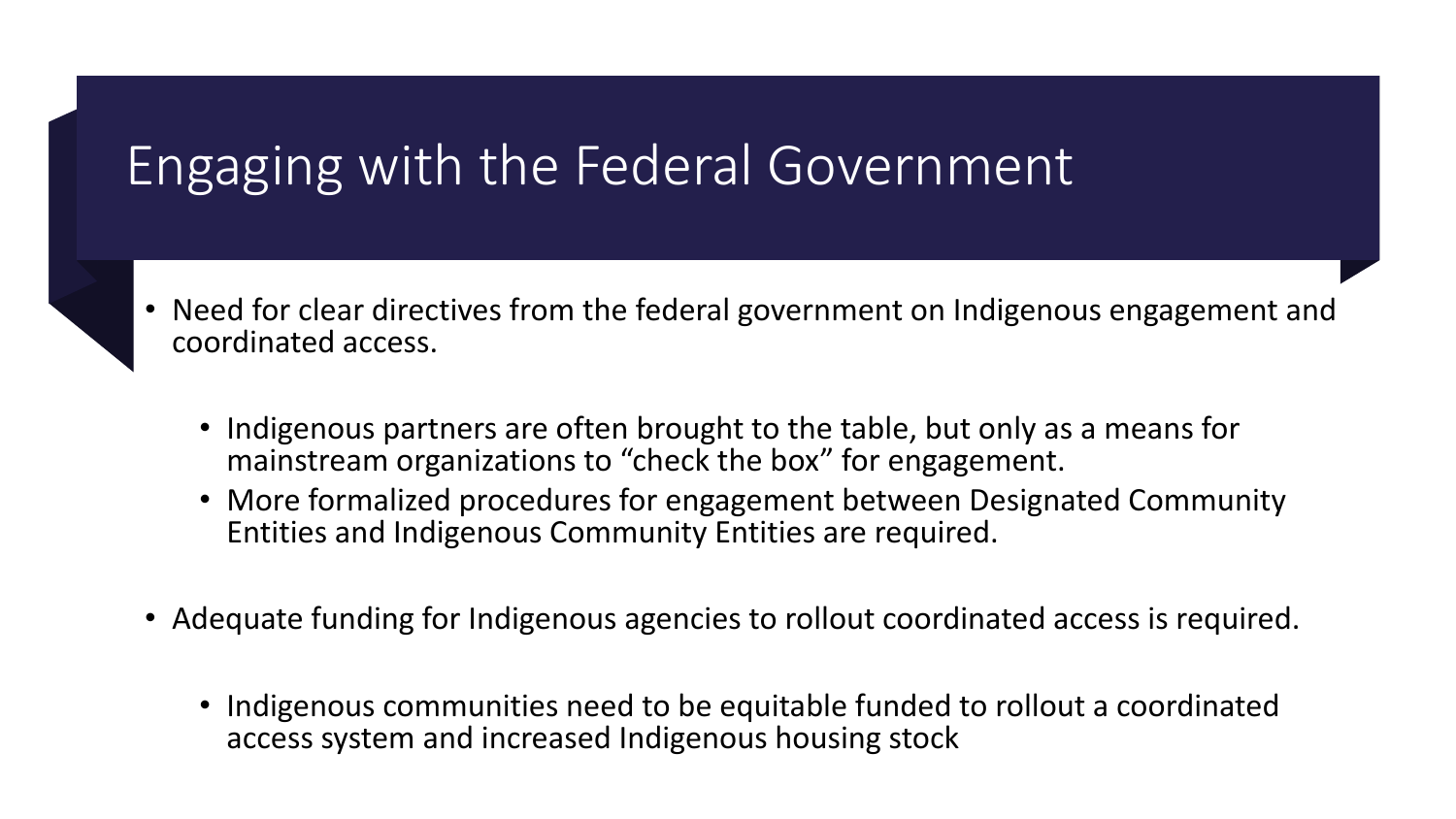### Engaging with Designated Communities



- Enact the Calls to Action from the Truth and Reconciliation Commission of Canada when developing Coordinate Access systems.
- As advised by local Indigenous community leaders, engage in ceremony when developing coordinated access systems.
- Engage with local Indigenous experts to contextualize local issues impacting the Indigenous community.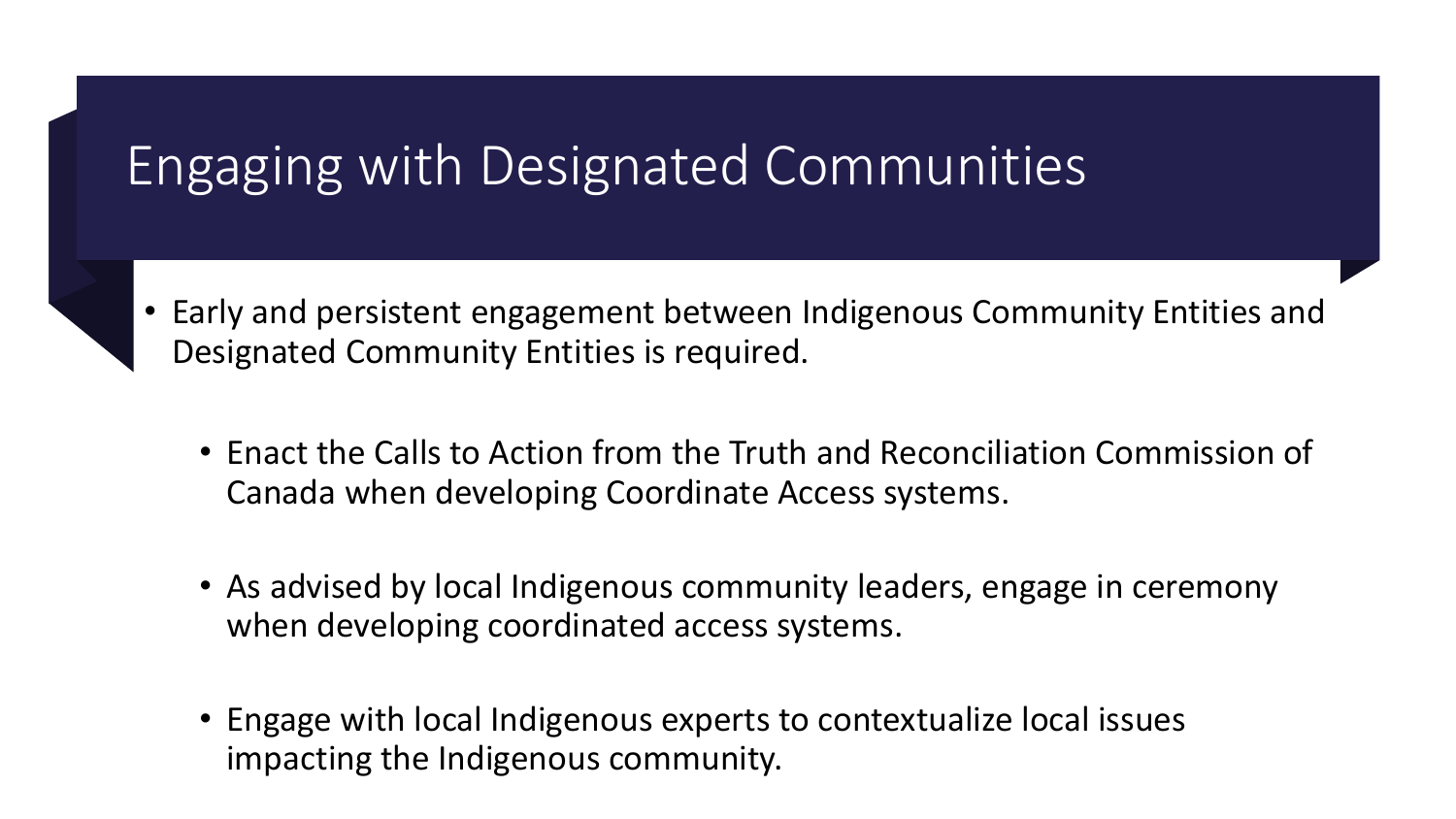### Engaging with Designated Communities

- Early and persistent engagement between Indigenous Community Entities and Designated Community Entities is required.
	- Acknowledge and address the racism Indigenous people face in the community.
	- In order to ensure that no Indigenous person or family falls through cracks created by the lack of system integration, representation from various sectors should be part of coordinated access tables.